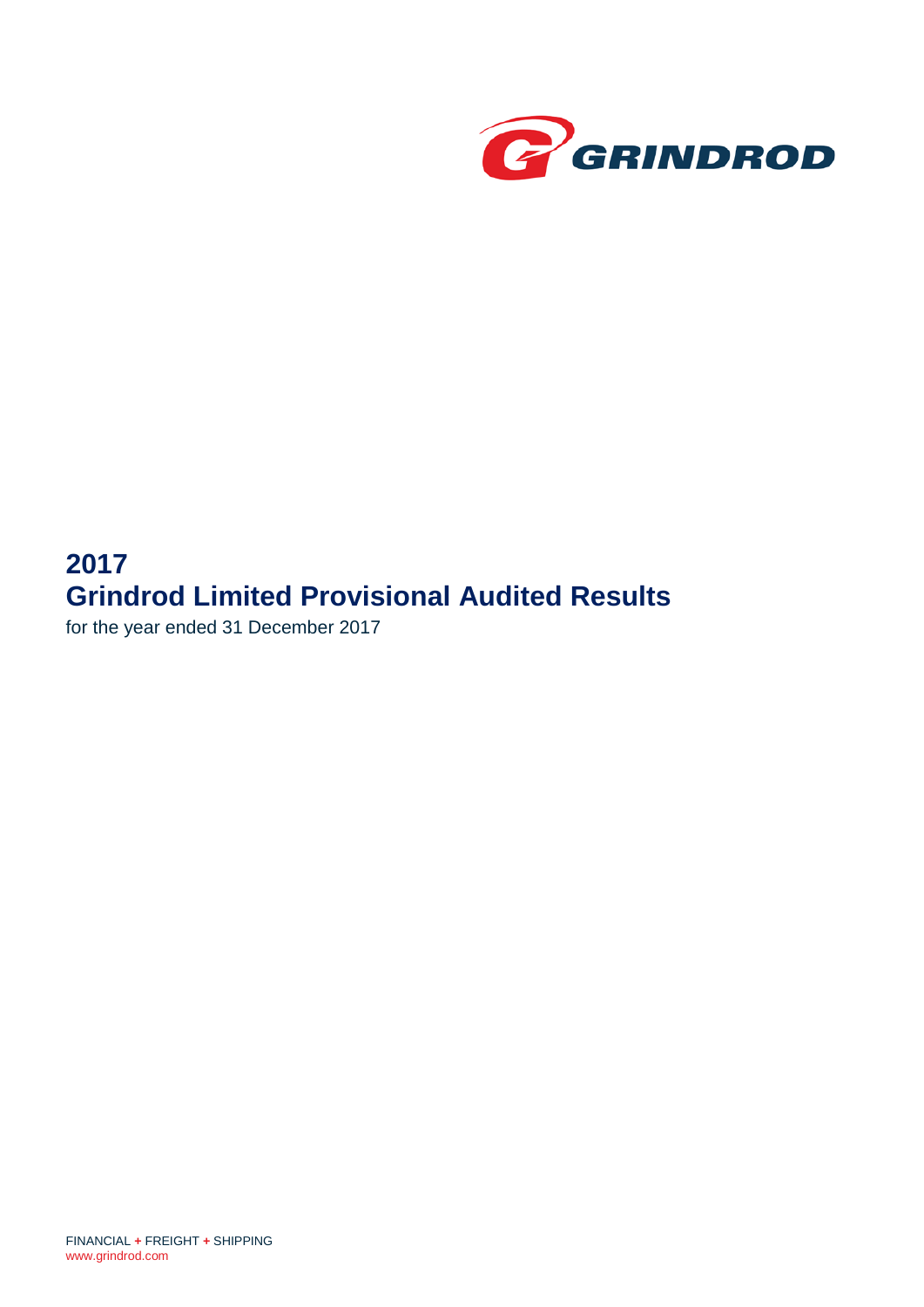# **CONTENTS**

| SUMMARISED CONSOLIDATED STATEMENT OF OTHER COMPREHENSIVE INCOME 4 |  |
|-------------------------------------------------------------------|--|
| SUMMARISED CONSOLIDATED STATEMENT OF FINANCIAL POSITION 5         |  |
| SUMMARISED CONSOLIDATED STATEMENT OF CASH FLOWS 6                 |  |
| SUMMARISED CONSOLIDATED STATEMENT OF CHANGES IN EQUITY  7         |  |
|                                                                   |  |
|                                                                   |  |
|                                                                   |  |
|                                                                   |  |
|                                                                   |  |
|                                                                   |  |
|                                                                   |  |
|                                                                   |  |
|                                                                   |  |
|                                                                   |  |

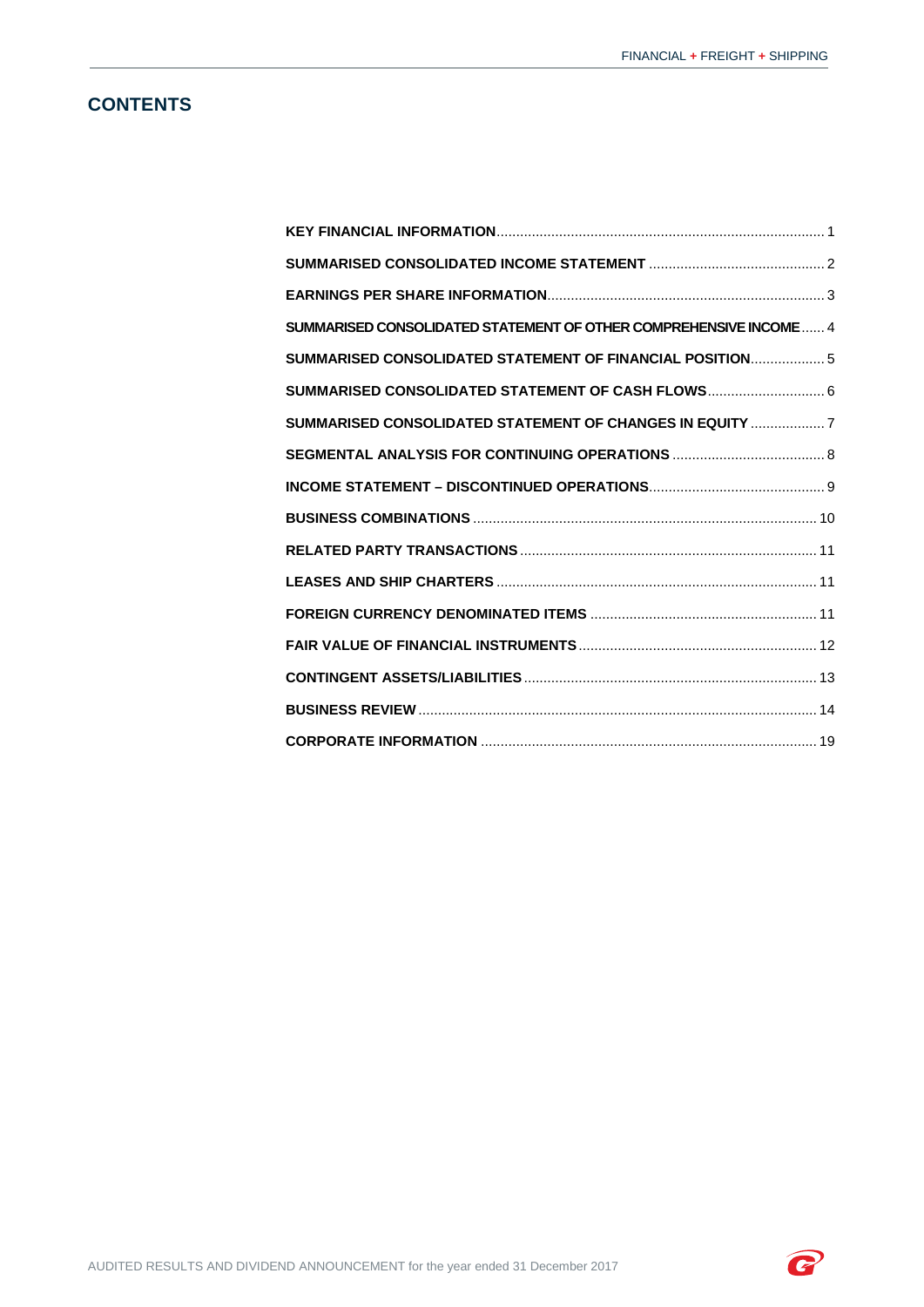# <span id="page-2-0"></span>**KEY FINANCIAL INFORMATION**

The group continues to position itself to become the preferred integrated freight and logistics services provider.

## **PERFORMANCE FROM CONTINUING OPERATIONS – FREIGHT AND FINANCIAL SERVICES**

- Revenue inclusive of joint ventures up 14% to R21 275.9 million (2016: R18 660.1 million)
- EBITDA inclusive of joint ventures up 45% to R953.6 million (2016: R658.9 million)
- Headline earnings R570.8 million (headline earnings 2016: R208.8 million), a 173% improvement on prior year
- Headline earnings per share 76.0 cents (2016: 27.8 cents)
- **Earnings per share 86.0 cents (2016: 19.2 cents)**

## **PERFORMANCE OF SHIPPING – TO BE SEPERATELY LISTED**

- Headline loss from shipping R202.6 million (headline loss 2016: R569.6 million)
- Net asset value of shipping business to be separately listed \$320 million, approximates fair value

#### **PERFORMANCE FROM TOTAL OPERATIONS**

- Loss per share 77.6 cents (2016 loss per share: 254.2 cents)
- Headline loss per share 47.4 cents (2016 headline loss per share: 61.2 cents)
- Net asset value per share 1 790 cents (2016: 2 007 cents)
- Nil gearing (2016: 2%)
- No ordinary dividend was declared (2016: no ordinary dividend declared)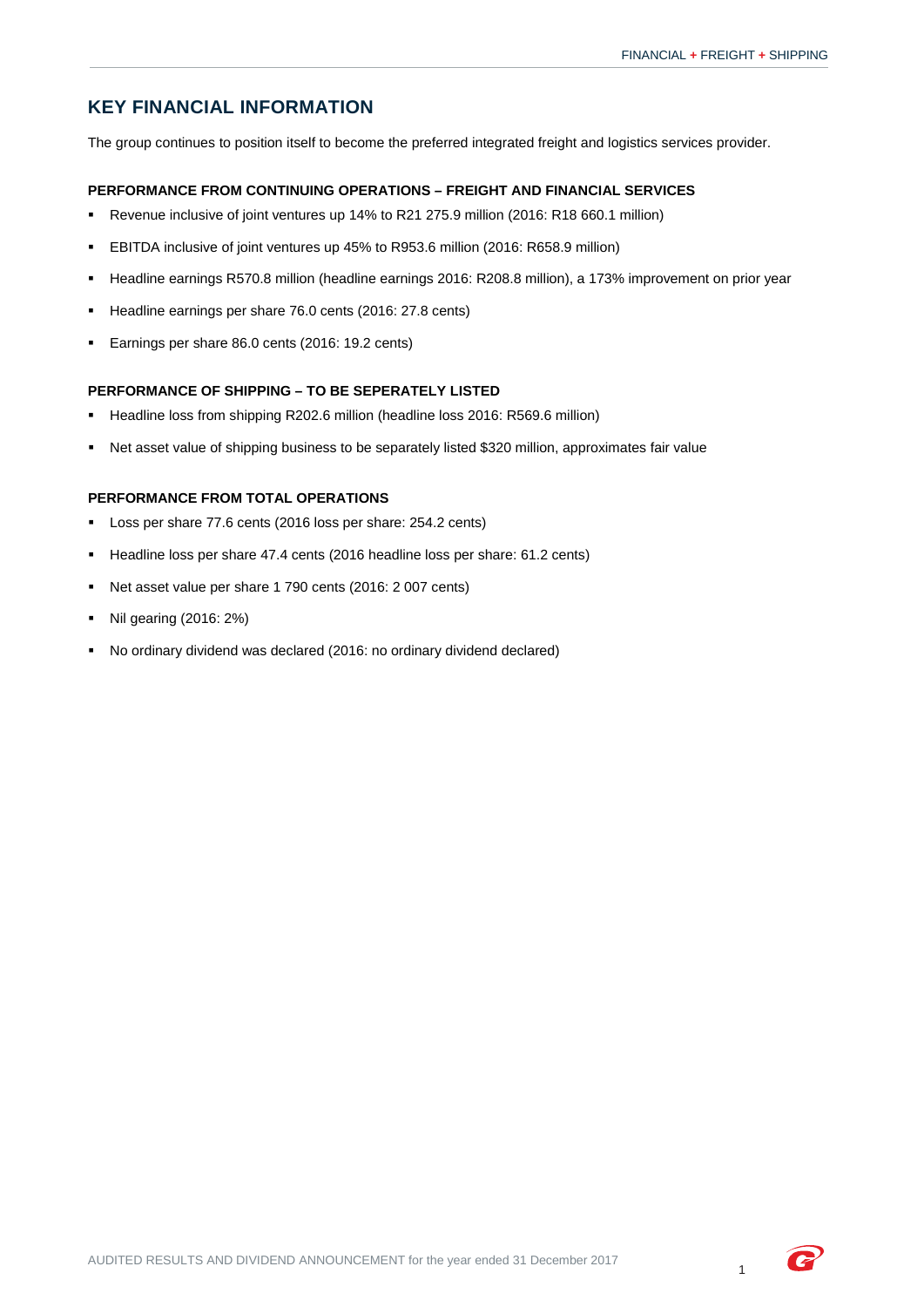# <span id="page-3-0"></span>**SUMMARISED CONSOLIDATED INCOME STATEMENT** FOR THE YEAR ENDED 31 DECEMBER 2017

|                                                                      | <b>Audited</b><br>31 December<br>2017 | Audited<br>31 December<br>2016<br>*Re-presented |
|----------------------------------------------------------------------|---------------------------------------|-------------------------------------------------|
|                                                                      | <b>R000</b>                           | R000                                            |
| <b>Continuing operations</b>                                         |                                       |                                                 |
| Revenue                                                              | 3 059 422                             | 3 287 820                                       |
| Earnings before interest, taxation, depreciation and amortisation    | 621 981                               | 687 849                                         |
| Depreciation and amortisation                                        | (195844)                              | (231135)                                        |
| Operating profit before interest and taxation                        | 426 137                               | 456 714                                         |
| Non-trading items                                                    | 129 272                               | (59672)                                         |
| Interest received                                                    | 264 575                               | 283 035                                         |
| Interest paid                                                        | (97 850)                              | (133580)                                        |
| Profit before share of joint venture and associate companies' profit | 722 134                               | 546 497                                         |
| Share of joint venture companies' profit/(loss) after taxation       | 111 475                               | (159058)                                        |
| Share of associate companies' profit after taxation                  | 60 481                                | 20 604                                          |
| Profit before taxation                                               | 894 090                               | 408 043                                         |
| Taxation                                                             | (172937)                              | (195345)                                        |
| Profit for the year from continuing operations                       | 721 153                               | 212 698                                         |
| <b>Discontinued operations</b>                                       |                                       |                                                 |
| Loss after tax from discontinued operations                          | (1229023)                             | (2052203)                                       |
| Loss for the year                                                    | (507 870)                             | (1839505)                                       |
| Attributable to:                                                     |                                       |                                                 |
| Ordinary shareholders                                                | (582695)                              | (1907695)                                       |
| From continuing operations                                           | 646 275                               | 144 401                                         |
| From discontinued operations                                         | (1228970)                             | (2052096)                                       |
| Preference shareholders                                              | 67 645                                | 67 970                                          |
| Owners of the parent                                                 | (515050)                              | (1839725)                                       |
| Non-controlling interest                                             | 7 180                                 | 220                                             |
| From continuing operations                                           | 7 2 3 3                               | 327                                             |
| From discontinued operations                                         | (53)                                  | (107)                                           |
|                                                                      | (507 870)                             | (1839505)                                       |

*\*Re-presented for discontinued operations as detailed in the basis of preparation*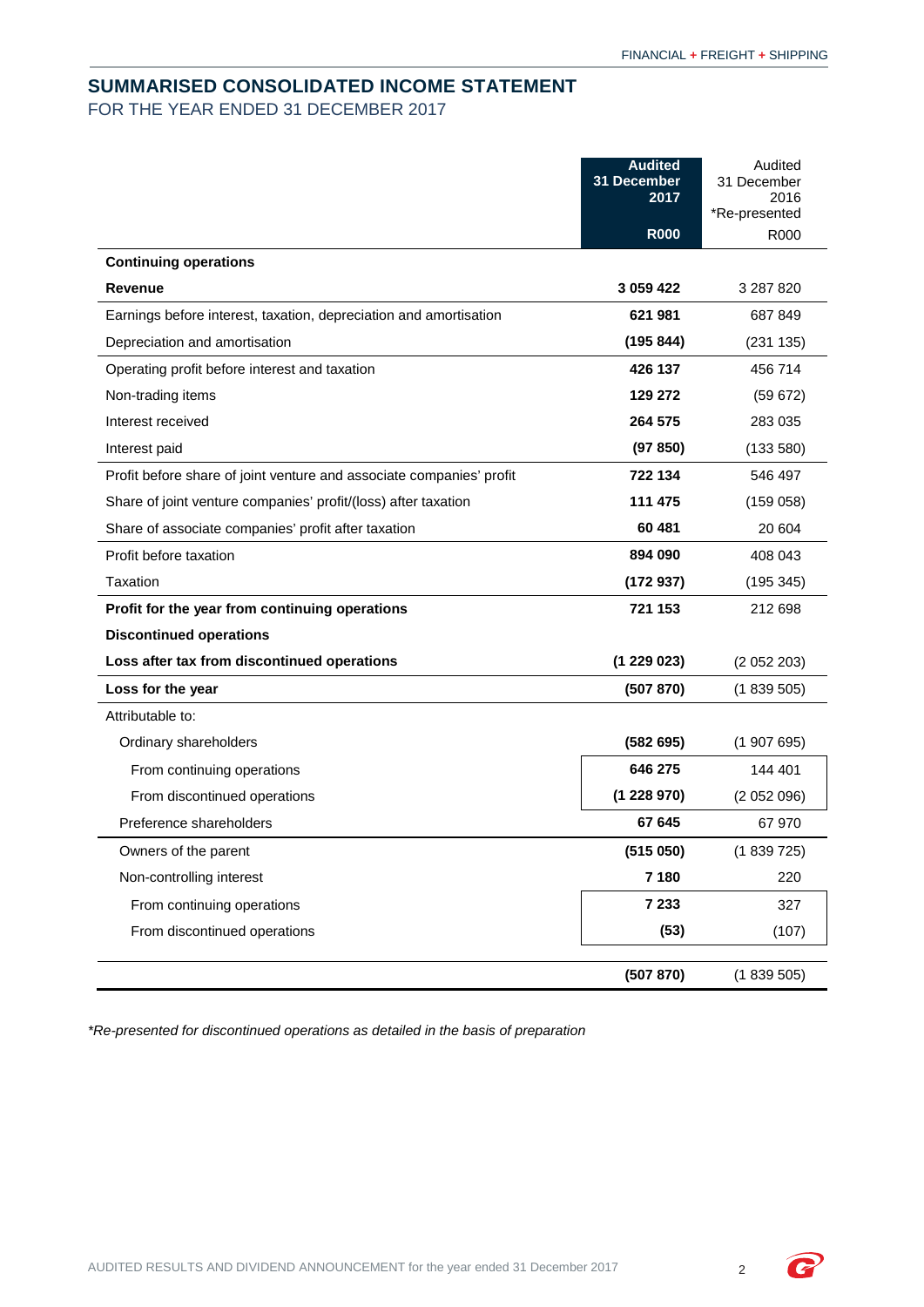# <span id="page-4-0"></span>**EARNINGS PER SHARE INFORMATION** FOR THE YEAR ENDED 31 DECEMBER 2017

|                                                                |                    | <b>Audited</b>      | Audited             |
|----------------------------------------------------------------|--------------------|---------------------|---------------------|
|                                                                |                    | 31 December<br>2017 | 31 December<br>2016 |
|                                                                |                    |                     | *Re-presented       |
| Reconciliation of headline earnings from continuing operations |                    | <b>R000</b>         | R000                |
| Profit attributable to ordinary shareholders                   |                    | 646 275             | 144 401             |
|                                                                |                    |                     |                     |
| Adjusted for:                                                  |                    | (75474)             | 64 378              |
| Impairment of goodwill                                         |                    |                     | 7632                |
| Impairment of other investments                                |                    | 126 479             | 155 932             |
| Impairment of intangibles, vehicles and equipment              |                    | 8 5 0 3             | 2946                |
| Net (profit)/loss on disposal of investments                   |                    | (1 226)             | 18 4 25             |
| Net profit on disposal of plant and equipment                  |                    | (17372)             | (5002)              |
| Foreign currency translation reserve release                   |                    | (245656)            | (120 261)           |
| Joint ventures and associates:                                 |                    |                     |                     |
| Net profit on disposal of investments                          |                    |                     | (216)               |
| Net loss/(profit) on disposal of plant and equipment           |                    | 121                 | (72)                |
| Impairment of ships, intangibles, vehicles and equipment       |                    | 16 735              | 15 8 96             |
| Impairment /(reversal of impairment) of other investments      |                    | 31 748              | (12175)             |
|                                                                |                    |                     |                     |
| Total non-controlling interest effects of adjustments          |                    |                     | (2962)              |
| Total taxation effects of adjustments                          |                    | 5 1 9 4             | 4 2 3 5             |
|                                                                |                    |                     |                     |
|                                                                |                    |                     |                     |
| Headline earnings from continuing operations                   |                    | 570 801             | 208 779             |
|                                                                |                    |                     |                     |
| Ordinary share performance                                     |                    |                     |                     |
| Number of shares in issue less treasury shares                 | (000s)             | 751 640             | 750 548             |
| Weighted average number of shares (basic)                      | (000s)             | 751 164             | 750 539             |
| Diluted weighted average number of shares                      | (000s)             | 755 810             | 753712              |
|                                                                |                    |                     |                     |
| Basic earnings/(loss) per share:                               | (cents)            |                     | 19.2                |
| From continuing operations                                     |                    | 86.0                |                     |
| From discontinued operations                                   |                    | (163.6)             | (273.4)             |
| Total                                                          |                    | (77.6)              | (254.2)             |
| Diluted earnings/(loss) per share:                             | (cents)            |                     |                     |
| From continuing operations                                     |                    | 85.5                | 19.2                |
| From discontinued operations**                                 |                    | (163.6)             | (273.4)             |
| Total                                                          |                    | (78.1)              | (254.2)             |
| Headline earnings per share from continuing operations:        | (cents)            |                     |                     |
| <b>Basic</b>                                                   |                    | 76.0                | 27.8                |
| <b>Diluted</b>                                                 |                    | 75.5                | 27.7                |
|                                                                |                    |                     |                     |
| Dividends per share<br>Dividend cover (headline)               | (cents)<br>(times) |                     |                     |

*\*Re-presented for discontinued operations as detailed in the basis of preparation*

*\*\* Diluted loss per share from discontinued operations was calculated on weighted average number of shares due to the anti-dilutive effect of the long-term incentive scheme shares*

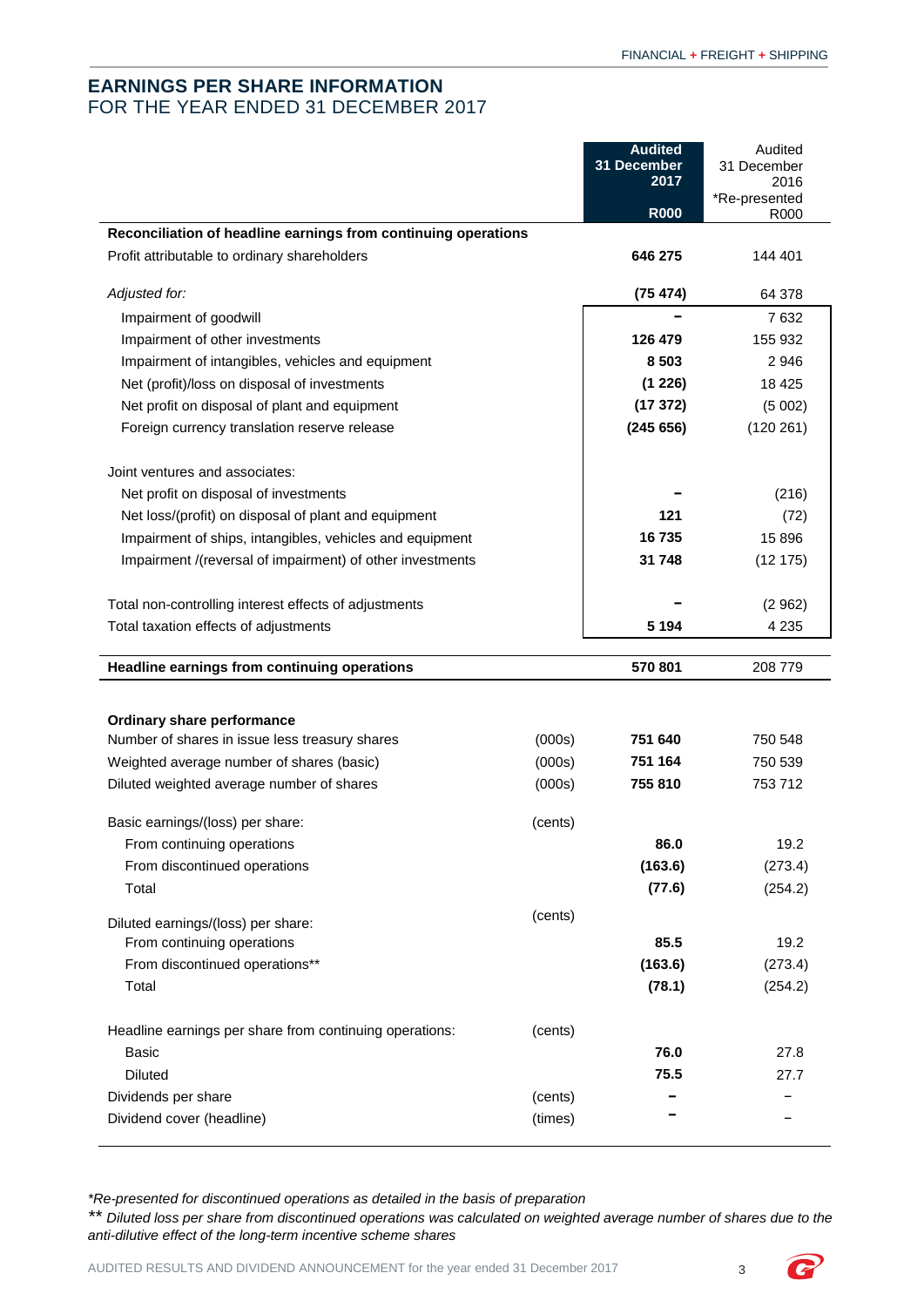# <span id="page-5-0"></span>**SUMMARISED CONSOLIDATED STATEMENT OF OTHER COMPREHENSIVE INCOME** FOR THE YEAR ENDED 31 DECEMBER 2017

|                                                                    | <b>Audited</b><br>31 December<br>2017<br><b>R000</b> | Audited<br>31 December<br>2016<br>R000 |
|--------------------------------------------------------------------|------------------------------------------------------|----------------------------------------|
| Loss for the year                                                  | (507 870)                                            | (1839505)                              |
| Other comprehensive (loss)/income:                                 |                                                      |                                        |
| Items that may be reclassified subsequently to profit or loss      |                                                      |                                        |
| Exchange differences on translating foreign operations             | (799 595)                                            | (1387904)                              |
| Net movement in cash flow hedges                                   | 760                                                  | 54 636                                 |
| <b>Business combinations</b>                                       | 1946                                                 | 3469                                   |
| Items that will not be reclassified subsequently to profit or loss |                                                      |                                        |
| Actuarial gains/(losses)                                           | 7 102                                                | (2184)                                 |
| Fair value loss arising on available-for-sale instruments          | (1901)                                               | (2420)                                 |
| Total comprehensive loss for the year                              | (1299558)                                            | $(3\ 173\ 908)$                        |
| Total comprehensive loss attributable to:                          |                                                      |                                        |
| Owners of the parent                                               | (1304522)                                            | (3182753)                              |
| Non-controlling interest                                           | 4964                                                 | 8845                                   |
|                                                                    | (1299558)                                            | (3173908)                              |

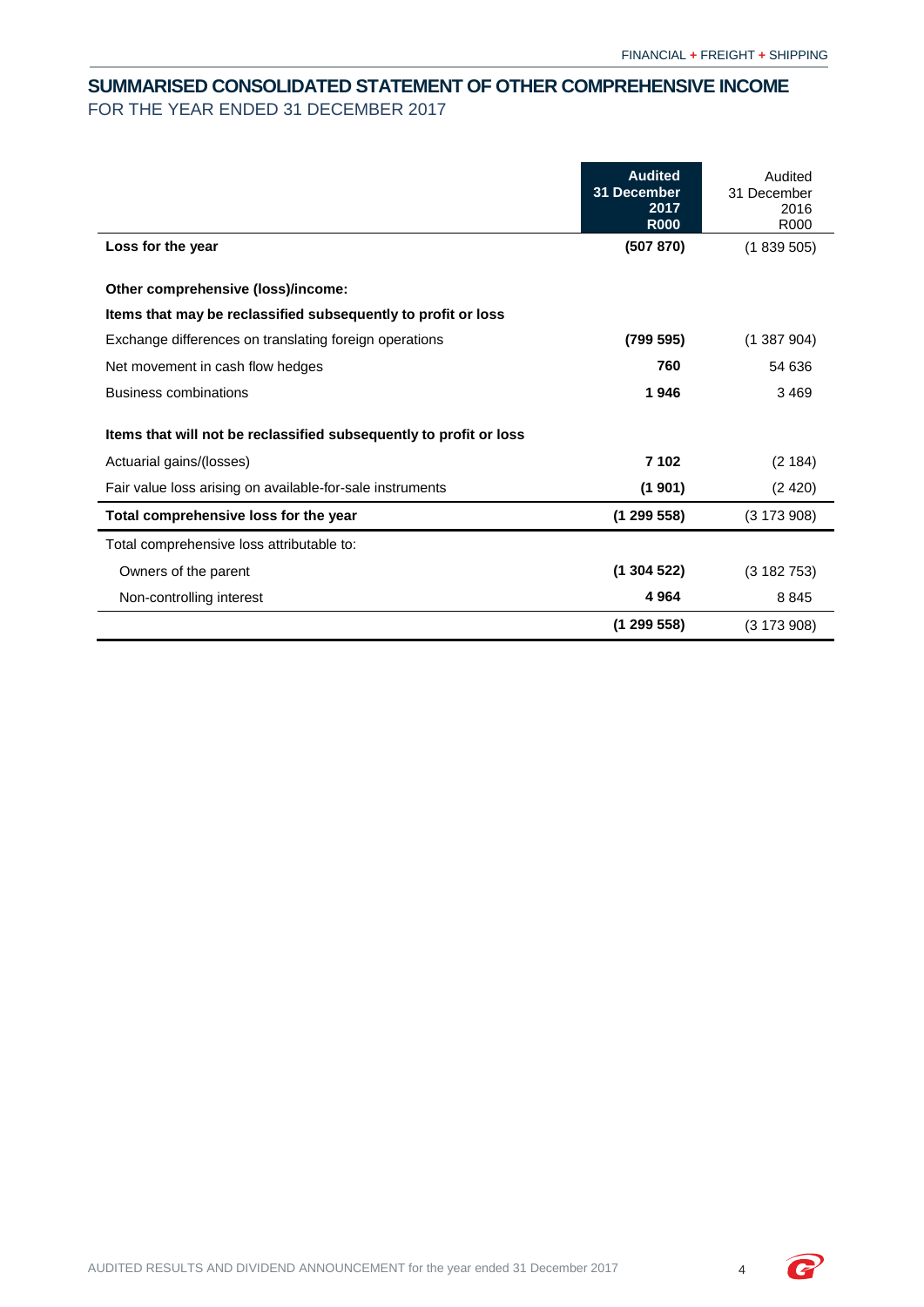# <span id="page-6-0"></span>**SUMMARISED CONSOLIDATED STATEMENT OF FINANCIAL POSITION** AS AT 31 DECEMBER 2017

|                                                               | <b>Audited</b><br>31 December<br>2017 | Audited<br>31 December<br>2016* |
|---------------------------------------------------------------|---------------------------------------|---------------------------------|
|                                                               | <b>R000</b>                           | R000                            |
| Ships, property, terminals, machinery, vehicles and equipment | 1 478 003                             | 5610562                         |
| Intangible assets                                             | 710 909                               | 1 030 281                       |
| Investments in joint ventures                                 | 2 453 230                             | 3 947 765                       |
| Investments in associates                                     | 867 220                               | 852 225                         |
| Deferred taxation                                             | 59 313                                | 87 062                          |
| Other investments and derivative financial assets             | 2 3 8 9 2 1 8                         | 1948728                         |
| <b>Total non-current assets</b>                               | 7957893                               | 13 476 623                      |
| Loans and advances to bank customers                          | 7 149 198                             | 5 854 734                       |
| Liquid assets and short-term negotiable securities            | 1763875                               | 1801065                         |
| Bank balances and cash                                        | 8 970 274                             | 9478073                         |
| Other current assets                                          | 2 466 331                             | 4 019 600                       |
| Non-current assets held for sale                              | 6 641 399                             | 1549072                         |
| <b>Total assets</b>                                           | 34 948 970                            | 36 179 167                      |
|                                                               |                                       |                                 |
| Shareholders' equity                                          | 14 152 823                            | 15 752 437                      |
| Non-controlling interests                                     | 44 659                                | 48 919                          |
| <b>Total equity</b>                                           | 14 197 482                            | 15 801 356                      |
| Interest-bearing borrowings                                   | 295 429                               | 1 423 339                       |
| <b>Financial Services funding instruments</b>                 | 720 137                               | 803 489                         |
| Deferred taxation                                             | 244 655                               | 264 744                         |
| Other non-current liabilities                                 | 66 199                                | 121 446                         |
| <b>Non-current liabilities</b>                                | 1 326 420                             | 2613018                         |
| Deposits from bank customers                                  | 14 640 363                            | 13 610 140                      |
| Current interest-bearing borrowings                           | 349881                                | 909 037                         |
| <b>Financial Services funding instruments</b>                 | 738 953                               | 191 187                         |
| Other liabilities                                             | 1 300 360                             | 1831320                         |
| Non-current liabilities associated with assets held for sale  | 2 395 511                             | 1 223 109                       |
| <b>Total equity and liabilities</b>                           | 34 948 970                            | 36 179 167                      |

*\* Restated in accordance with provisional accounting related to the fair value on prior year acquisition and prior period error for ships held for sale, disclosed under inventory which has been reclassified to ships, property, terminals, machinery, vehicles and equipment in terms of IAS 16 Property, plant and equipment.*

| Net worth per ordinary share $-$ at book value (cents) |                                    |                                       | 1790                        | 2 0 0 7                               |
|--------------------------------------------------------|------------------------------------|---------------------------------------|-----------------------------|---------------------------------------|
| Net debt: equity ratio                                 |                                    |                                       | 0.00:1                      | 0.02:1                                |
| Capital expenditure                                    |                                    |                                       | 389 472                     | 676 627                               |
|                                                        | 31 December<br>2017<br><b>R000</b> | 31 December<br>2017<br><b>US\$000</b> | 31 December<br>2016<br>R000 | 31 December<br>2016<br><b>US\$000</b> |
| Capital commitments                                    | 29 000                             | 19 000                                | 154 315                     | 17 582                                |
| Authorised by directors and<br>contracted for          | 29 000                             | 19 000                                | 131 278                     |                                       |
| Due within one year                                    | 29 000                             | 19 000                                | 131 278                     |                                       |
| Due thereafter                                         |                                    |                                       |                             |                                       |
| Authorised by directors not yet<br>contracted for      |                                    |                                       | 23 0 37                     | 17 582                                |

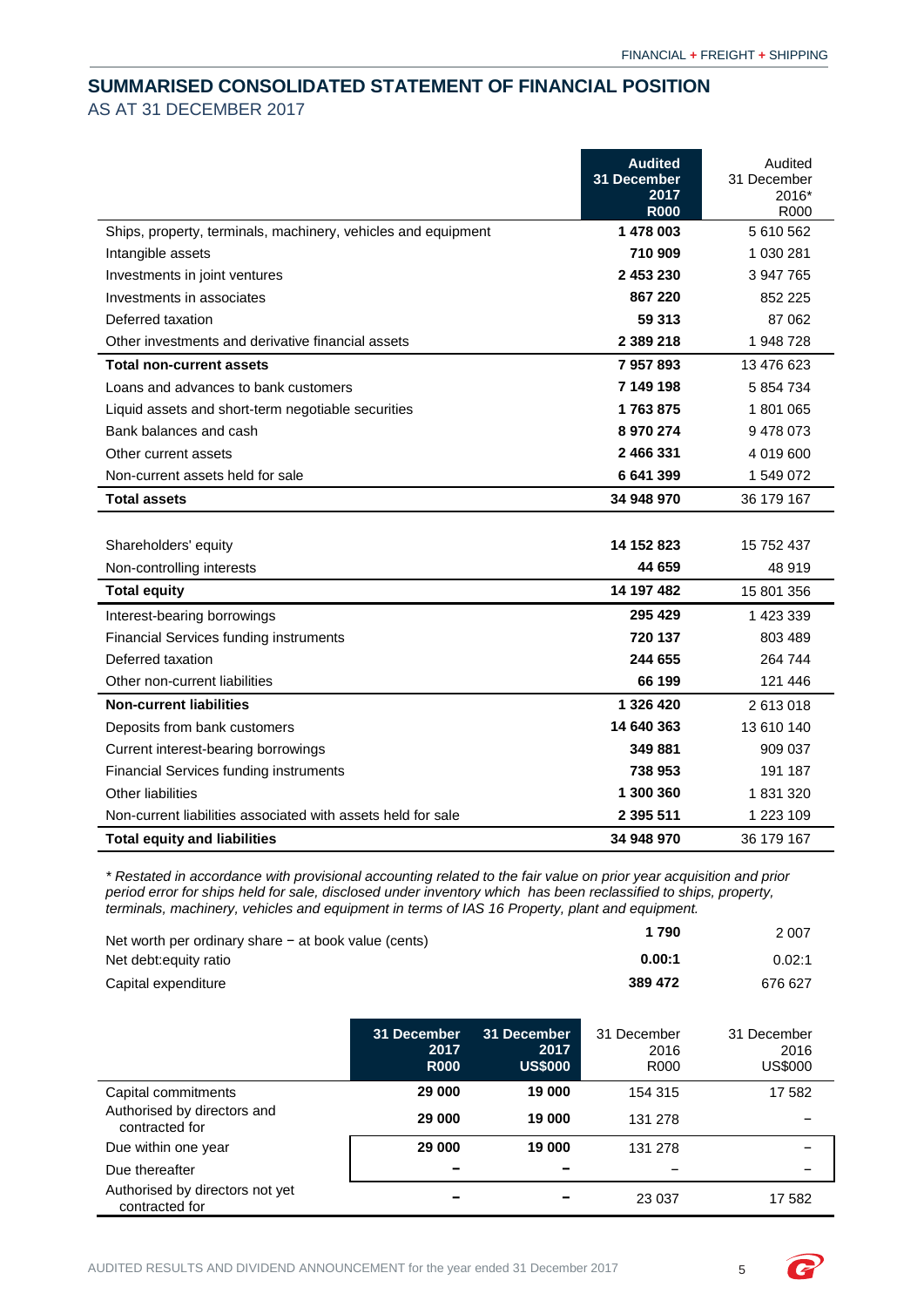# <span id="page-7-0"></span>**SUMMARISED CONSOLIDATED STATEMENT OF CASH FLOWS** FOR THE YEAR ENDED 31 DECEMBER 2017

|                                                                                           | <b>Audited</b><br>31 December<br>2017<br><b>R000</b> | Audited<br>31 December<br>2016<br>R000 |
|-------------------------------------------------------------------------------------------|------------------------------------------------------|----------------------------------------|
| Operating profit before working capital changes                                           | 461 652                                              | 425 960                                |
| Working capital changes                                                                   | 97 566                                               | 65 749                                 |
| Cash generated from operations                                                            | 559 218                                              | 491 709                                |
| Net interest received                                                                     | 38 335                                               | 16888                                  |
| Net dividends received                                                                    | 55 570                                               | 29 451                                 |
| <b>Taxation paid</b>                                                                      | (169616)                                             | (110343)                               |
|                                                                                           | 483 507                                              | 427 705                                |
| Net (advances to)/deposits from customers and other short-term<br>negotiables             | (227051)                                             | 1956186                                |
| Deposits - Retail Banking                                                                 | 120 876                                              | 2 288 800                              |
| Other                                                                                     | (347927)                                             | (332 614)                              |
| Net cash flows generated from operating activities before ship sales and<br>purchases     | 256 456                                              | 2 383 891                              |
| Proceeds on disposal of ships                                                             | 238 097                                              | 180 843                                |
| Capital expenditure on ships                                                              | (69753)                                              | (368145)                               |
| Net cash flows generated from operating activities                                        | 424 800                                              | 2 196 589                              |
| Acquisition of investments, subsidiaries, property, terminals, vehicles and<br>equipment  | (368457)                                             | (339 257)                              |
| Net proceeds from disposal of property, terminals, vehicles, equipment and<br>investments | 169 900                                              | 266 482                                |
| Net receipt from finance lease receivables                                                |                                                      | 11 160                                 |
| Intangible assets acquired                                                                | (4110)                                               | (25 253)                               |
| Proceeds from disposal of intangible assets                                               | 7948                                                 | 602                                    |
| Funds advanced to joint ventures and associate companies                                  | (22144)                                              | (644 288)                              |
| Acquisition of preference share investment                                                |                                                      | (5367)                                 |
| Acquisition of additional investments in subsidiaries, joint ventures and<br>associates   | (82448)                                              | (44240)                                |
| Net cash flows utilised in investing activities                                           | (299311)                                             | (780 161)                              |
| Acquisition of treasury shares                                                            | (1386)                                               | (8671)                                 |
| Proceeds from disposal of treasury shares                                                 |                                                      | 914                                    |
| Long-term interest-bearing debt raised                                                    | 1 277 549                                            | 821 780                                |
| Payment of capital portion of long-term interest-bearing debt                             | (1030371)                                            | (952 600)                              |
| Short-term interest-bearing debt repaid                                                   |                                                      | (132 726)                              |
| Net cash flows raised from/(utilised in) financing activities                             | 245 792                                              | (271303)                               |
| Net increase in cash and cash equivalents                                                 | 371 281                                              | 1 145 125                              |
| Cash and cash equivalents at beginning of the year                                        | 9 294 457                                            | 8 340 917                              |
| Difference arising on translation                                                         | (107 356)                                            | (191585)                               |
| Cash and cash equivalents at end of the year                                              | 9 558 382                                            | 9 294 457                              |

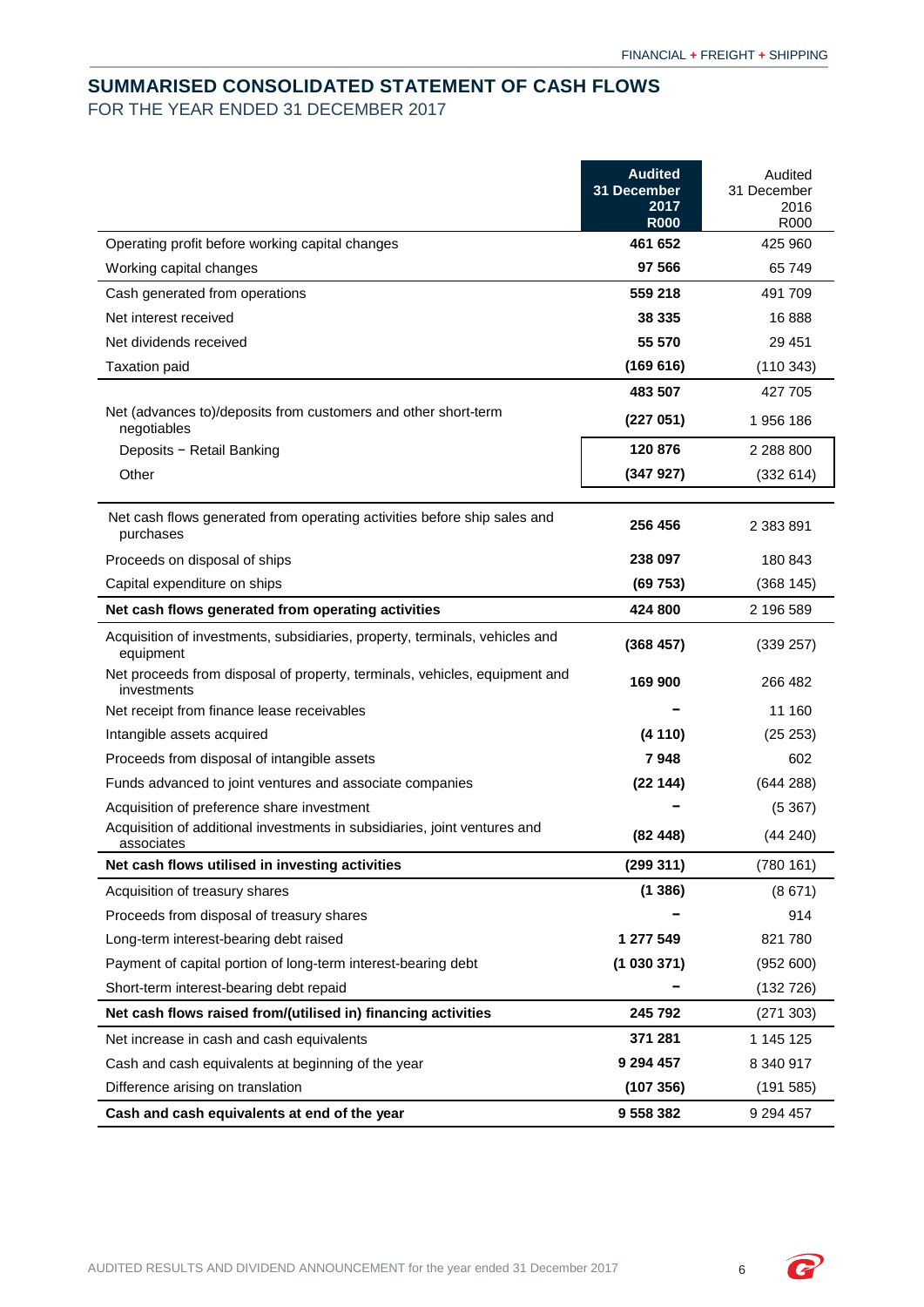# <span id="page-8-0"></span>**SUMMARISED CONSOLIDATED STATEMENT OF CHANGES IN EQUITY** FOR THE YEAR ENDED 31 DECEMBER 2017

|                                                                     | <b>Audited</b><br>31 December<br>2017<br><b>R000</b> | Audited<br>31 December<br>2016<br>R000 |
|---------------------------------------------------------------------|------------------------------------------------------|----------------------------------------|
| Share capital and share premium                                     | 5 992 754                                            | 5 971 719                              |
| Balance at beginning of the year                                    | 5971719                                              | 5 970 727                              |
| Share options vested                                                | 22 4 21                                              | 6892                                   |
| Treasury shares acquired                                            | (1386)                                               | (8671)                                 |
| Treasury shares sold                                                |                                                      | 2 7 7 1                                |
| Preference share capital                                            | $\mathbf{2}$                                         | 2                                      |
| Balance at beginning of the year                                    | $\overline{2}$                                       | $\overline{2}$                         |
| <b>Equity compensation reserve</b>                                  | 58 364                                               | 68 513                                 |
| Balance at beginning of the year                                    | 68 513                                               | 63 643                                 |
| Share-based payments                                                | 12 272                                               | 11 762                                 |
| Share options vested                                                | (22 421)                                             | (6892)                                 |
| Foreign currency translation reserve                                | 3 505 281                                            | 4 546 313                              |
| Balance at beginning of the year                                    | 4 546 313                                            | 6 063 103                              |
| Foreign currency translation realised                               | (243653)                                             | (120 261)                              |
| Foreign currency translation adjustments                            | (797 379)                                            | (1396529)                              |
| Other non-distributable statutory reserves                          | (43566)                                              | (51 592)                               |
| Balance at beginning of the year                                    | (51 592)                                             | (126 302)                              |
| Financial instrument hedge settlement                               | 3 0 0 5                                              | 53 873                                 |
| Foreign currency translation adjustments                            | 2035                                                 | 6 0 0 6                                |
| Fair value adjustment on hedging reserve                            | (202)                                                | 4641                                   |
| Deferred tax effect on cash flow hedge                              | (2132)                                               | (6415)                                 |
| Net business combination acquisition                                | 5 3 2 0                                              | 16 605                                 |
| <b>Accumulated profit</b>                                           | 4 639 988                                            | 5 217 482                              |
| Balance at beginning of the year                                    | 5 217 482                                            | 7 174 992                              |
| Fair value gain arising on available-for-sale financial instruments | (1901)                                               | (2420)                                 |
| Actuarial gains/(losses) recognised                                 | 7 102                                                | (2 184)                                |
| Loss for the year                                                   | (515050)                                             | (1839725)                              |
| Ordinary dividends paid                                             |                                                      | (45211)                                |
| Preference dividends paid                                           | (67645)                                              | (67970)                                |
| Total interest of shareholders of the company                       | 14 152 823                                           | 15 752 437                             |
| Equity attributable to non-controlling interests of the company     | 44 659                                               | 48 919                                 |
| Balance at beginning of the year                                    | 48 919                                               | (6274)                                 |
| Foreign currency translation adjustments                            | (2216)                                               | 8625                                   |
| Non-controlling interest disposed                                   | 244                                                  | 49 860                                 |
| Profit for the year                                                 | 7 180                                                | 220                                    |
| Dividends paid                                                      | (9468)                                               | (3512)                                 |
| Total equity attributable to shareholders of the company            | 14 197 482                                           | 15 801 356                             |

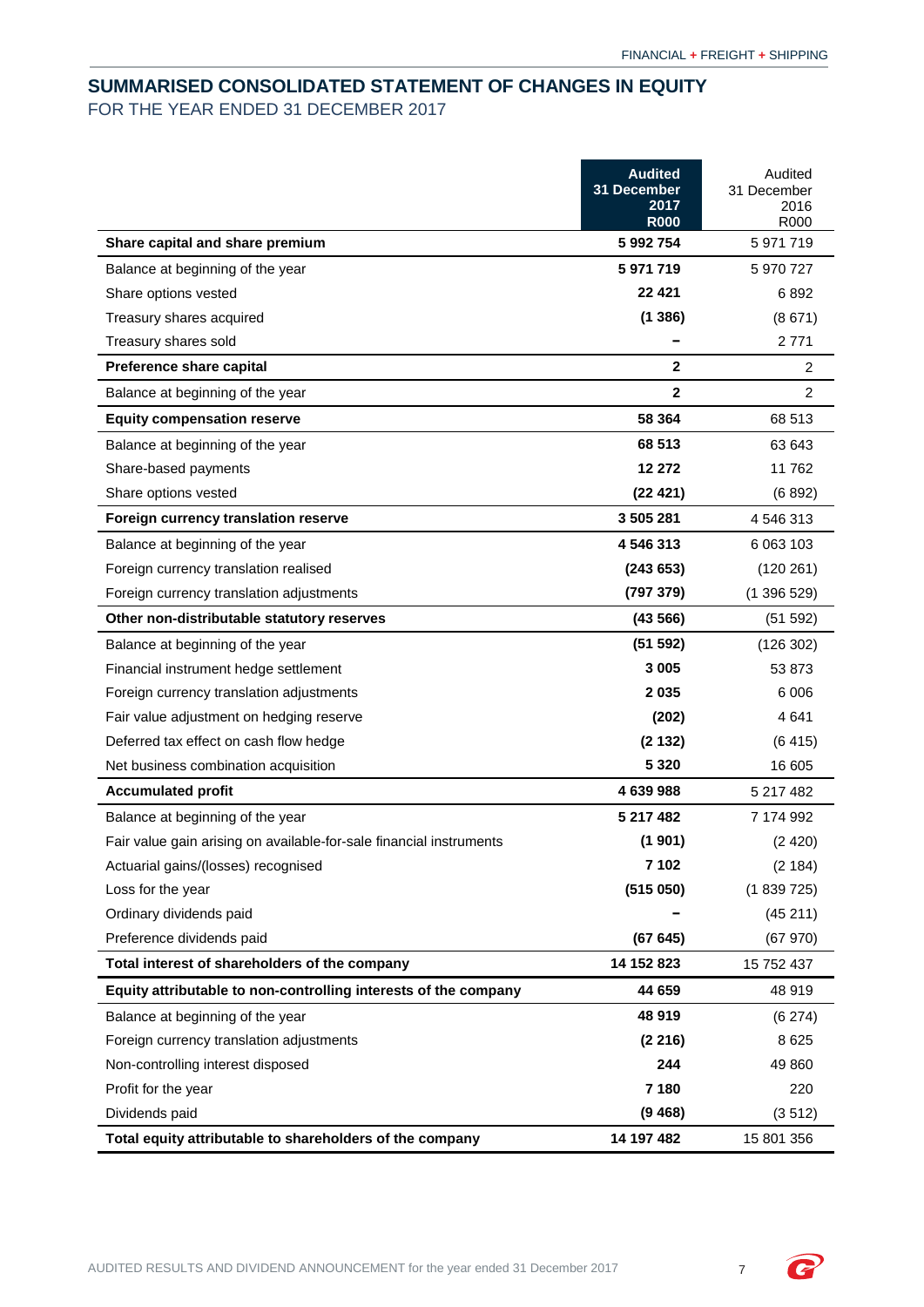# <span id="page-9-0"></span>**SEGMENTAL ANALYSIS FOR CONTINUING OPERATIONS** FOR THE YEAR ENDED 31 DECEMBER 2017

|                                                                             | <b>Audited</b><br>31 December<br>2017 | Audited<br>31 December<br>2016 |
|-----------------------------------------------------------------------------|---------------------------------------|--------------------------------|
|                                                                             | <b>R000</b>                           | **Re-presented<br>R000         |
| <b>Revenue</b>                                                              |                                       |                                |
| Port and Terminals                                                          | 874 607                               | 768 671                        |
| Logistics                                                                   | 2 336 408                             | 2 540 740                      |
| <b>Financial Services</b>                                                   | 467 039                               | 492 216                        |
| Marine Fuels & Agricultural Logistics                                       | 17 585 797                            | 14 806 358                     |
| Group                                                                       | 12 045                                | 52 074                         |
|                                                                             | 21 275 896                            | 18 660 059                     |
| Segmental adjustments*                                                      | (18216474)                            | (15372239)                     |
|                                                                             | 3 059 422                             | 3 287 820                      |
| Earnings/(loss) before interest, taxation, depreciation and amortisation    |                                       |                                |
| Port and Terminals                                                          | 309 247                               | 168 909                        |
| Logistics                                                                   | 339738                                | 331 525                        |
| <b>Financial Services</b>                                                   | 362 952                               | 337 720                        |
| Marine Fuels & Agricultural Logistics                                       | 65 061                                | (176 812)                      |
| Group                                                                       | (123 392)                             | (2449)                         |
|                                                                             | 953 606                               | 658 893                        |
| Segmental adjustments*                                                      | (331625)                              | 28 956                         |
|                                                                             | 621 981                               | 687 849                        |
| Operating profit/(loss) before interest and taxation                        |                                       |                                |
| <b>Port and Terminals</b>                                                   | 204 313                               | 49 981                         |
| Logistics                                                                   | 165 275                               | 143 070                        |
| <b>Financial Services</b>                                                   | 357 707                               | 331819                         |
| Marine Fuels & Agricultural Logistics                                       | 50 740                                | (196 724)                      |
| Group                                                                       | (124525)                              | (4070)                         |
|                                                                             | 653 510                               | 324 076                        |
| Segmental adjustments*                                                      | (227 373)                             | 132 638                        |
|                                                                             | 426 137                               | 456 714                        |
| Share of associate companies' profit/(loss) after taxation                  |                                       |                                |
| Port and Terminals                                                          | 54 077                                | 71 526                         |
| Logistics                                                                   | (10130)                               | (18899)                        |
| Marine Fuels & Agricultural Logistics                                       | 55 093                                | 6988                           |
|                                                                             | 99 040                                | 59 615                         |
| Segmental adjustments*                                                      | (38 559)                              | (39011)                        |
|                                                                             | 60 481                                | 20 604                         |
| Profit/(loss) attributable to ordinary shareholders (continuing operations) |                                       |                                |
| Port and Terminals                                                          | 182 137                               | 225 231                        |
| Logistics                                                                   | 221 809                               | (91 288)                       |
| <b>Financial Services</b>                                                   | 188 958                               | 171 006                        |
| Marine Fuels & Agricultural Logistics                                       | 57 777                                | (189 835)                      |
| Group                                                                       | 23 032<br>673 713                     | 110 770                        |
| Segmental adjustments*                                                      | (27438)                               | 225 884<br>(81483)             |
|                                                                             | 646 275                               | 144 401                        |
|                                                                             |                                       |                                |

*\*Joint venture earnings are reviewed together with subsidiaries by the key decision-makers. Segmental adjustments relate to joint ventures and are necessary to reconcile to IFRS presentation*

\*\* *Re-presented for discontinued operations as detailed in the basis of preparation*

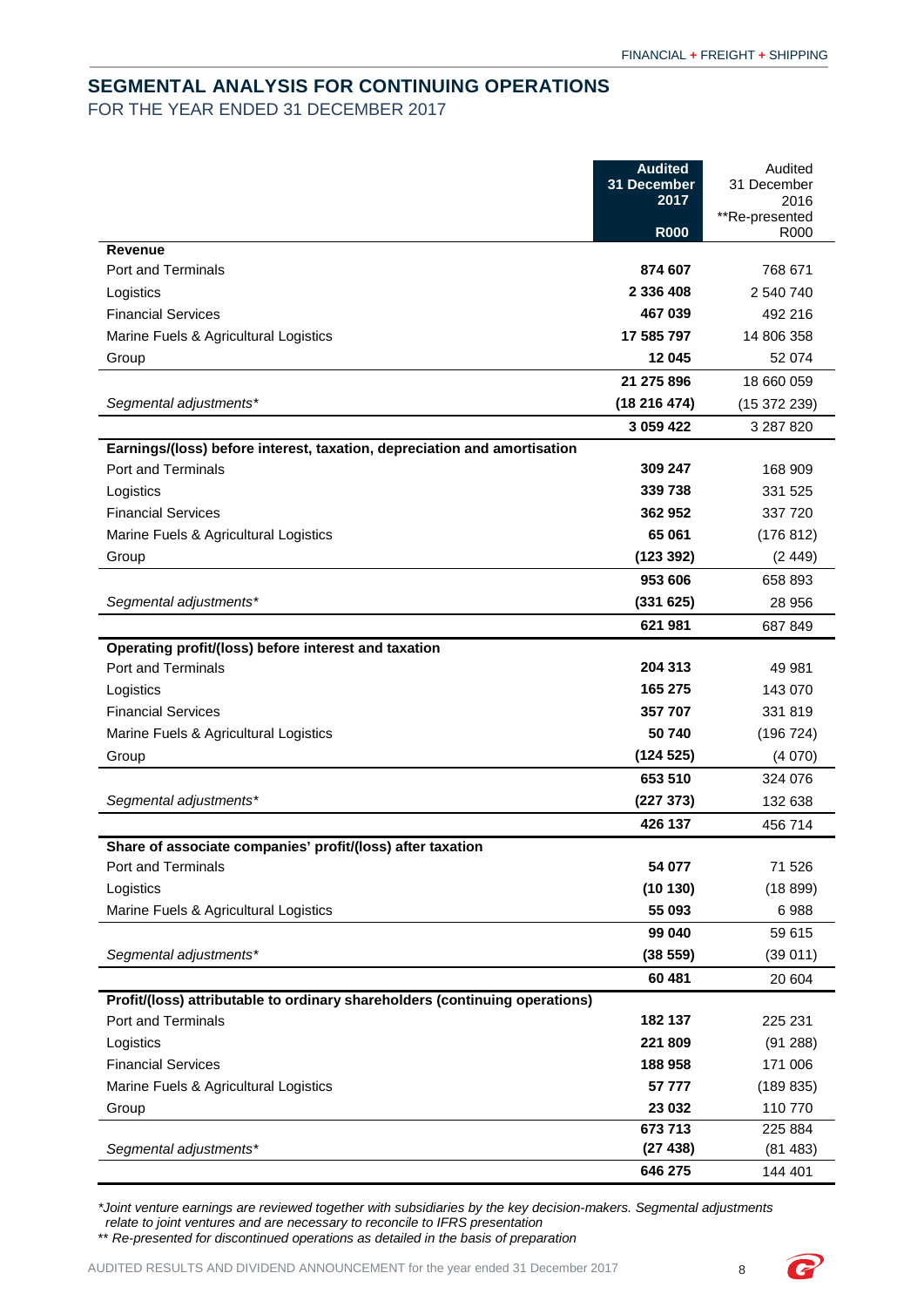## <span id="page-10-0"></span>**INCOME STATEMENT – DISCONTINUED OPERATIONS**

FOR THE YEAR ENDED 31 DECEMBER 2017

|                                                                  | <b>Audited</b><br>31 December<br>2017 | Audited<br>31 December<br>2016 |
|------------------------------------------------------------------|---------------------------------------|--------------------------------|
|                                                                  |                                       | *Re-presented                  |
|                                                                  | <b>R000</b>                           | R000                           |
| <b>Revenue</b>                                                   | 5 432 486                             | 5743891                        |
| Loss before interest, taxation, depreciation and amortisation    | (606721)                              | (218527)                       |
| Shipping                                                         | 25 309                                | (157581)                       |
| Rail                                                             | (632 030)                             | (60946)                        |
| Depreciation and amortisation                                    | (218564)                              | (352926)                       |
| Shipping                                                         | (204 450)                             | (320 754)                      |
| Rail                                                             | (14114)                               | (32 172)                       |
| Operating loss before interest and taxation                      | (825 285)                             | (571 453)                      |
| Non-trading items                                                | (587 770)                             | (708884)                       |
| Gain/(loss) on re-measurement of fair value less costs to sell   | 483 180                               | (650686)                       |
| Interest received                                                | 71 646                                | 70 127                         |
| Interest paid                                                    | (117382)                              | (128918)                       |
| Loss before share of joint venture and associate companies' loss | (975611)                              | (1989814)                      |
| Share of joint venture companies' loss after taxation            | (162356)                              | (65 816)                       |
| Loss before taxation                                             | (1137967)                             | (2055630)                      |
| Taxation (expense)/credit                                        | (91056)                               | 3 4 2 7                        |
| Loss for the year                                                | (1229023)                             | (2052203)                      |
| Attributable to:                                                 |                                       |                                |
| Owners of the parent                                             | (1228970)                             | (2052096)                      |
| Non-controlling interests                                        | (53)                                  | (107)                          |
|                                                                  | (1229023)                             | (2052203)                      |

\* *Re-presented for discontinued operations as detailed in the basis of preparation*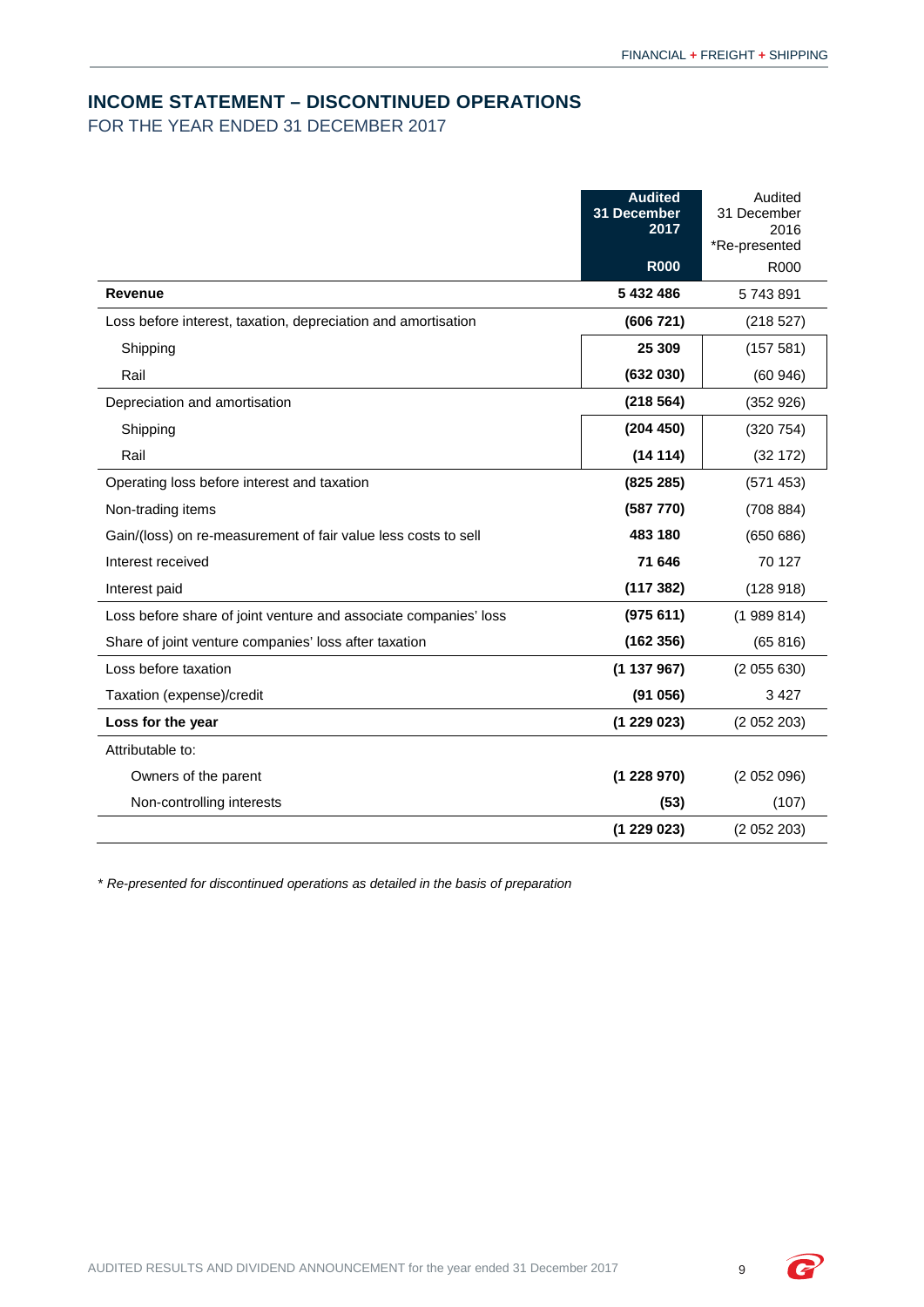# <span id="page-11-0"></span>**BUSINESS COMBINATIONS**

## FOR THE YEAR ENDED 31 DECEMBER 2017

## **Acquisition of subsidiary:**

During the year, the group acquired the following interest:

| <b>Company acquired</b>         | <b>Nature of</b><br><b>business</b> | <b>Percentage</b><br>acquired | <b>Interest</b><br>acquired<br>2017 | <b>Purchase</b><br>consideration<br><b>R</b> 000 |
|---------------------------------|-------------------------------------|-------------------------------|-------------------------------------|--------------------------------------------------|
| New Limpopo Bridge Projects Ltd | Rail operations                     | 50%                           | 1 May 2017                          | 33 400                                           |
| Total purchase consideration    |                                     |                               |                                     | 33 400                                           |

## **Reasons for acquisition:**

The reason for the acquisition was to increase the group's shareholding in the North South corridor.

#### **Impact of the acquisition on the results of the group:**

From the date of acquisition, the acquired business contributed additional losses of R4.9 million.

Net assets acquired in the transaction and goodwill/intangible assets arising are as follows:

| Net assets acquired          | Acquirees' carrying amount before<br>combination at fair value |
|------------------------------|----------------------------------------------------------------|
| Investment in joint venture  | 33 400                                                         |
| Total purchase consideration | 33 400                                                         |
| Cash acquired                |                                                                |
| Net assets acquired          | 33 400                                                         |

| The above transaction has the following impact on the summarised consolidated income statement: | 139 965   |
|-------------------------------------------------------------------------------------------------|-----------|
| Impairment on investment                                                                        | (123 275) |
| Foreign currency translation reserve release                                                    | 263 240   |

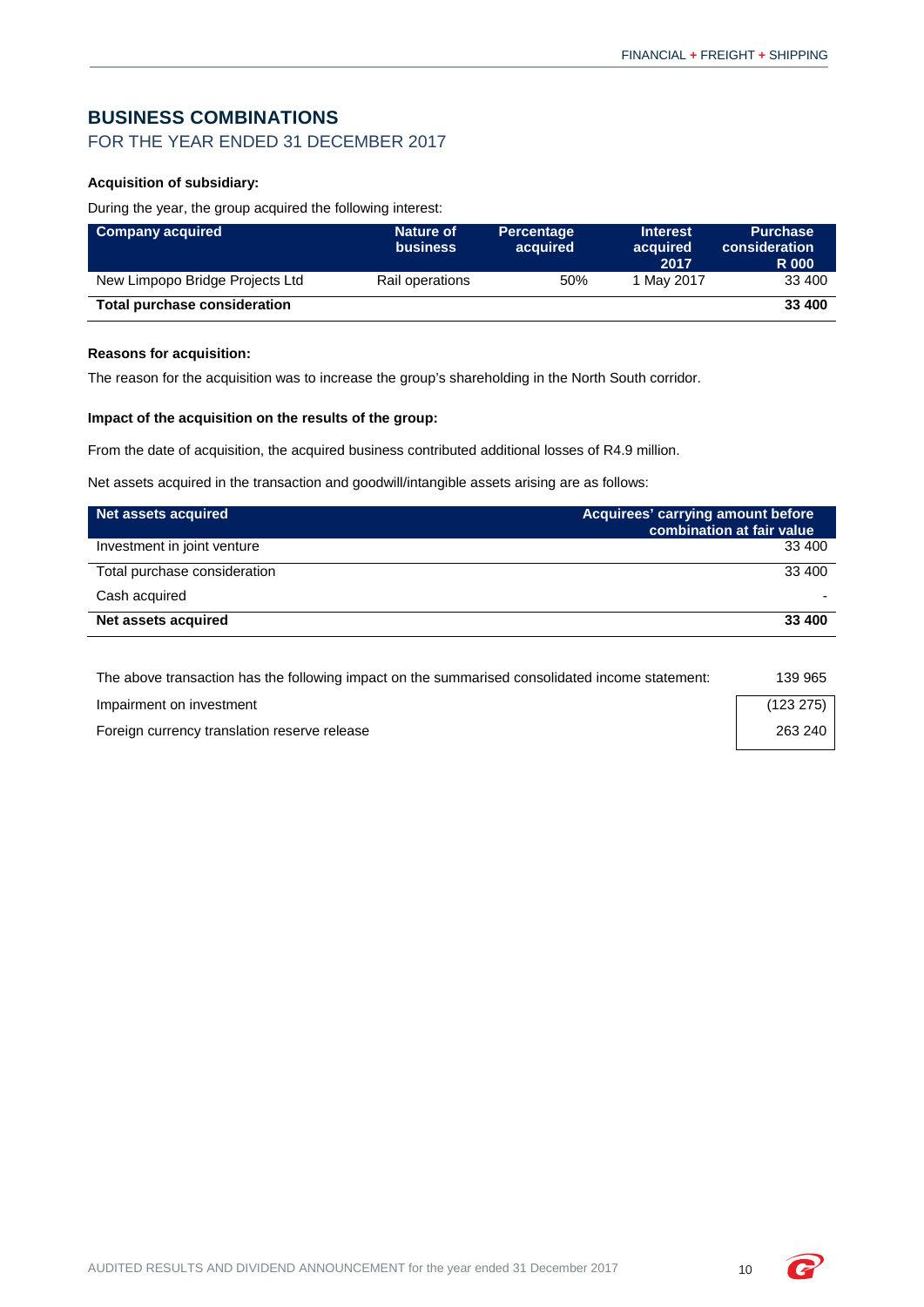## **RELATED PARTY TRANSACTIONS** FOR THE YEAR ENDED 31 DECEMBER 2017

During each year, the group, in the ordinary course of business, entered into various transactions with related parties. Parties are considered to be related if one party has the ability to control or exercise significant influence over the other party in making financial and operating decisions. These transactions occurred under terms that are no more or less favourable than those arranged with third parties.

Below is a list of significant related party transactions and balances for each year:

|                                   | Nature of<br>relationship     | <b>Audited</b><br><b>31 December</b><br>2017<br><b>R000</b> | Audited<br>31 December<br>2016<br>R000 |
|-----------------------------------|-------------------------------|-------------------------------------------------------------|----------------------------------------|
| Goods and services sold to        |                               |                                                             |                                        |
| Vitol Shipping Singapore Pte Ltd  | Joint Venture                 | 111 163                                                     | 331 705                                |
| Goods and services purchased from |                               |                                                             |                                        |
| Cockett Marine Oil Pte Ltd        | Joint Venture                 | (702 945)                                                   | (584 201)                              |
| Amounts due from related party    |                               |                                                             |                                        |
| Terminal De Carvo da Matola Ltda  | Joint Venture                 | 313 132                                                     | 354 677                                |
| Cockett Marine Oil Pte Ltd        | Joint Venture                 | 420 203                                                     | 655 174                                |
| <b>GPR Leasing Africa</b>         | Joint Venture                 | 146896                                                      | 178 053                                |
| Newshelf 1279 (Pty) Ltd           | Influence holder of the group | 548 954                                                     | 492 855                                |
| <b>IVS Bulk Pte Ltd</b>           | Joint Venture                 | 283 632                                                     | 279 098                                |

# <span id="page-12-0"></span>**LEASES AND SHIP CHARTERS**

FOR THE YEAR ENDED 31 DECEMBER 2017

|                                    | <b>Audited</b><br>31 December<br>2017<br><b>R000</b> | Audited<br>31 December<br>2016<br>R000 |
|------------------------------------|------------------------------------------------------|----------------------------------------|
| Operating leases and ship charters |                                                      |                                        |
| <b>Continuing operations</b>       |                                                      |                                        |
| Income*                            | 116 234                                              | 117 118                                |
| Expenditure                        | (1183952)                                            | (1295481)                              |
| <b>Discontinued operations</b>     |                                                      |                                        |
| Income*                            | 1 205 939                                            | 1 251 519                              |
| Expenditure                        | (1918015)                                            | (2825594)                              |

\* *Relates only to future committed income under non-cancellable operating leases and will not include revenue earned through the spot market*

# <span id="page-12-1"></span>**FOREIGN CURRENCY DENOMINATED ITEMS**

# AS AT 31 DECEMBER 2017

<span id="page-12-2"></span>

| Exchange rates (ZAR/US\$) |       |       |
|---------------------------|-------|-------|
| Opening exchange rate     | 13.69 | 15.60 |
| Closing exchange rate     | 12.39 | 13.69 |
| Average exchange rate     | 13.36 | 14.73 |

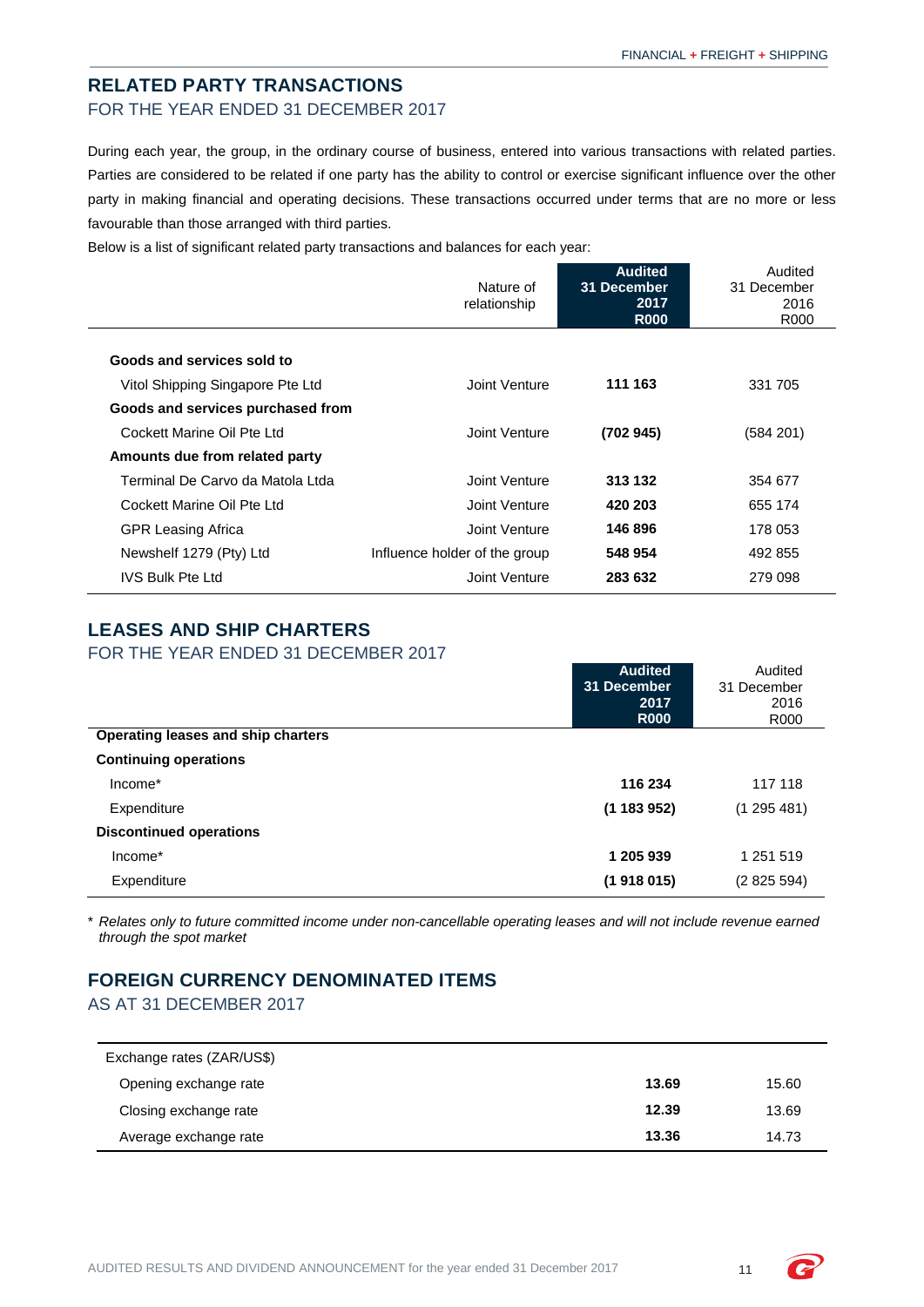# **FAIR VALUE OF FINANCIAL INSTRUMENTS** AS AT 31 DECEMBER 2017

The following table provides an analysis of financial instruments that are measured subsequent to initial recognition at fair value, grouped into Levels 1 to 3 based on the degree to which the fair value is observable:

- **Level 1** Quoted prices (unadjusted) in active markets for identical assets or liabilities.
- **Level 2** Inputs other than quoted prices included within Level 1 that are observable for the asset or liability, either directly (i.e. as prices) or indirectly (i.e. derived from prices).
- Level 3 Inputs for the asset or liability that are not based on observable market data (unobservable inputs).

Levels 2 and 3 fair values were determined by applying either a combination of, or one of the following, valuation techniques:

- market-related interest rate yield curves to discount expected future cash flows; and/or
- projected unit method; and/or
- market value; and/or
- the net asset value of the underlying investments; and/or
- a price earnings multiple or a discounted projected income/present value approach.

The fair value measurement for income approach valuation is based on significant inputs that are not observable in the market. Key inputs used in the valuation include discount rates and future profit assumptions based on historical performance but adjusted for expected growth. Management reassesses the earnings or yield multiples at least annually based on their assessment of the macro and micro-economic environment.

|                                                                     | <b>Audited</b><br>31 December<br>2017<br><b>R000</b> | <b>Audited</b><br>31 December<br>2017<br><b>R000</b> | <b>Audited</b><br>31 December<br>2017<br><b>R000</b> | <b>Audited</b><br>31 December<br>2017<br><b>R000</b> |
|---------------------------------------------------------------------|------------------------------------------------------|------------------------------------------------------|------------------------------------------------------|------------------------------------------------------|
|                                                                     | Level 1                                              | Level 2                                              | Level 3                                              | Total                                                |
| <b>Financial assets</b>                                             |                                                      |                                                      |                                                      |                                                      |
| Derivative financial assets                                         |                                                      | 1617                                                 |                                                      | 1617                                                 |
| Financial assets designated at fair value<br>through profit or loss |                                                      | 811 417                                              | 1426302                                              | 2 237 719                                            |
| <b>Total</b>                                                        |                                                      | 813034                                               | 1426302                                              | 2 239 336                                            |
| <b>Financial liabilities</b>                                        |                                                      |                                                      |                                                      |                                                      |
| Derivative financial instruments                                    |                                                      | (20 744)                                             |                                                      | (20744)                                              |
| Other liabilities *                                                 |                                                      | (92132)                                              |                                                      | (92132)                                              |
| Total                                                               |                                                      | (112 876)                                            |                                                      | (112 876)                                            |

*\* Other liabilities include provisions for post-retirement medical aid and cash settled share based payment scheme*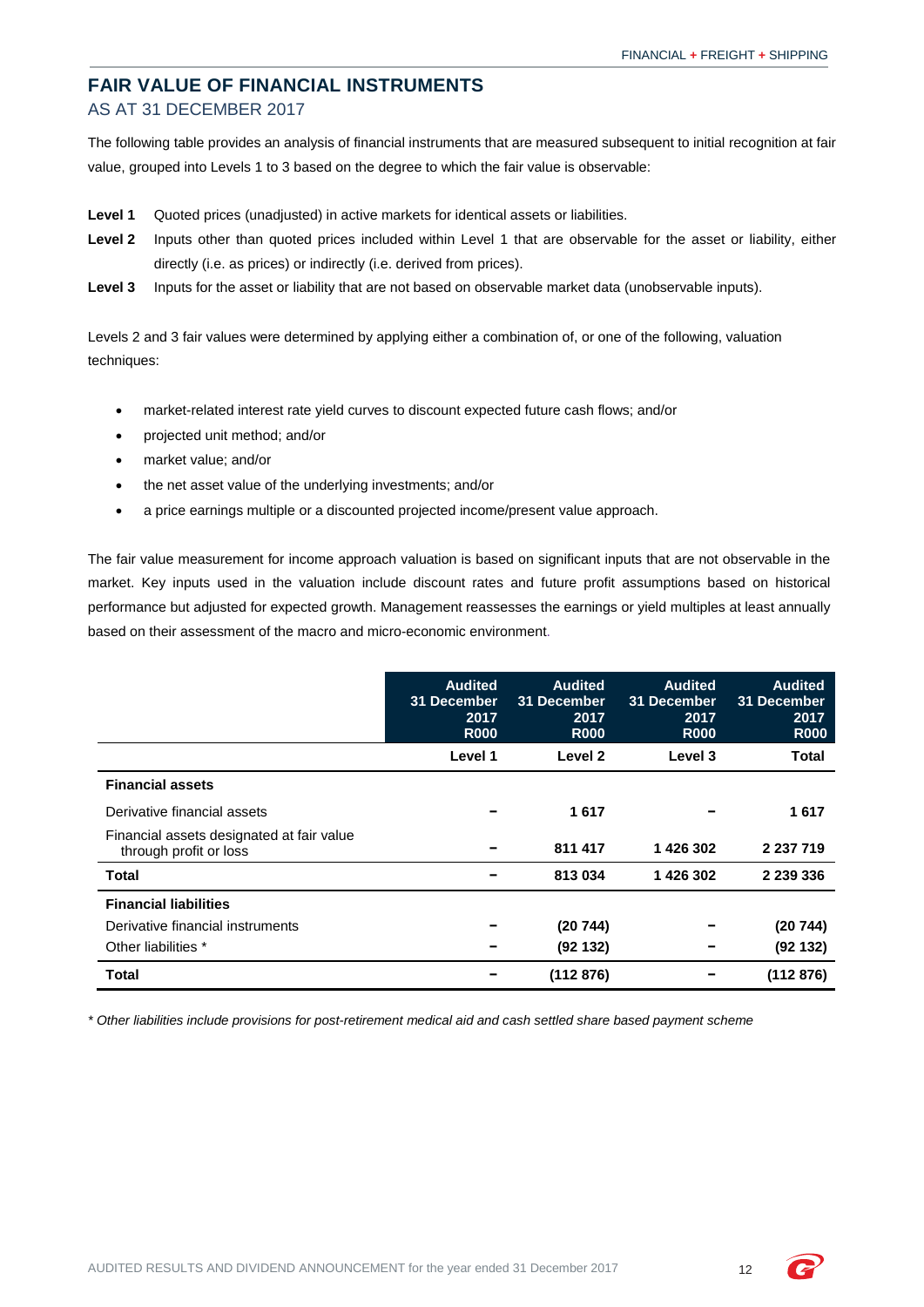|                                                                     | <b>Audited</b><br>31 December<br>2016<br><b>R000</b> | <b>Audited</b><br>31 December<br>2016<br><b>R000</b> | <b>Audited</b><br>31 December<br>2016<br><b>R000</b> | <b>Audited</b><br>31 December<br>2016<br><b>R000</b> |
|---------------------------------------------------------------------|------------------------------------------------------|------------------------------------------------------|------------------------------------------------------|------------------------------------------------------|
|                                                                     | Level 1                                              | Level 2                                              | <b>Level 3</b>                                       | <b>Total</b>                                         |
| <b>Financial assets</b>                                             |                                                      |                                                      |                                                      |                                                      |
| Derivative financial assets                                         |                                                      | 3 2 5 5                                              |                                                      | 3 2 5 5                                              |
| Financial assets designated at fair value<br>through profit or loss |                                                      | 753 752                                              | 1 084 948                                            | 1838700                                              |
| <b>Total</b>                                                        |                                                      | 757 007                                              | 1 084 948                                            | 1841955                                              |
| <b>Financial liabilities</b>                                        |                                                      |                                                      |                                                      |                                                      |
| Derivative financial instruments                                    |                                                      | (26 365)                                             |                                                      | (26 365)                                             |
| Other liabilities *                                                 |                                                      | (100 200)                                            |                                                      | (100 200)                                            |
| <b>Total</b>                                                        |                                                      | (126 565)                                            |                                                      | (126 565)                                            |

*\* Other liabilities include provisions for post-retirement medical aid and cash settled share based payment scheme*

Fair value gains recognised in the summarised consolidated income statement and summarised consolidated statement of other comprehensive income for Level 3 financial instruments were R125.6 million (2016: R39.3 million).

#### **Reconciliation of Level 3 fair value measurements of financial assets**

|                                                                                       | <b>Audited</b><br>31 December<br>2017<br><b>R000</b> | Audited<br>31 December<br>2016<br>R000 |
|---------------------------------------------------------------------------------------|------------------------------------------------------|----------------------------------------|
| Opening balance                                                                       | 1084948                                              | 888 133                                |
| Additions                                                                             | 236 750                                              | 158 499                                |
| <b>Disposals</b><br>Losses recognised - in summarised consolidated statement of other | (21018)                                              | (993)                                  |
| comprehensive income                                                                  | (1 221)                                              | (3770)                                 |
| Gains recognised - in summarised consolidated income statement                        | 126 843                                              | 43 0 79                                |
| <b>Closing balance</b>                                                                | 1 426 302                                            | 1 084 948                              |

# <span id="page-14-0"></span>**CONTINGENT ASSETS/LIABILITIES**

## AS AT 31 DECEMBER 2017

The company guaranteed loans and facilities of subsidiaries and joint ventures amounting to R4 739.8 million (December 2016: R4 833.3 million) of which R1 731.7 million (December 2016: R1 841.6 million) had been utilised at the end of the year.

Grindrod placed R190.6 million (December 2016: R190.6 million) on deposit as security with the funders of the BEE consortium and provided a guarantee of R130.0 million to secure the structure. Grindrod continues to have the ability, but no obligation, to increase its funding within the structure should the current lenders wish to exit.

Within discontinued operations, the company guaranteed loans and facilities of subsidiaries and joint ventures amounting to R404.7 million (December 2016: R196.8 million) of which R404.4 million (December 2016: R191.3 million) had been utilised at the end of the year.

Within discontinued operations, the company guaranteed charter-hire payments of subsidiaries amounting to R403.5 million (December 2016: R665.8 million). The charter-hire payments are due by the subsidiaries in varying amounts from 2018 to 2022.

Due to the significant restructuring, sale and disposal processes over the last few years, there are legal and compliance risks, which may result in potential exposures.

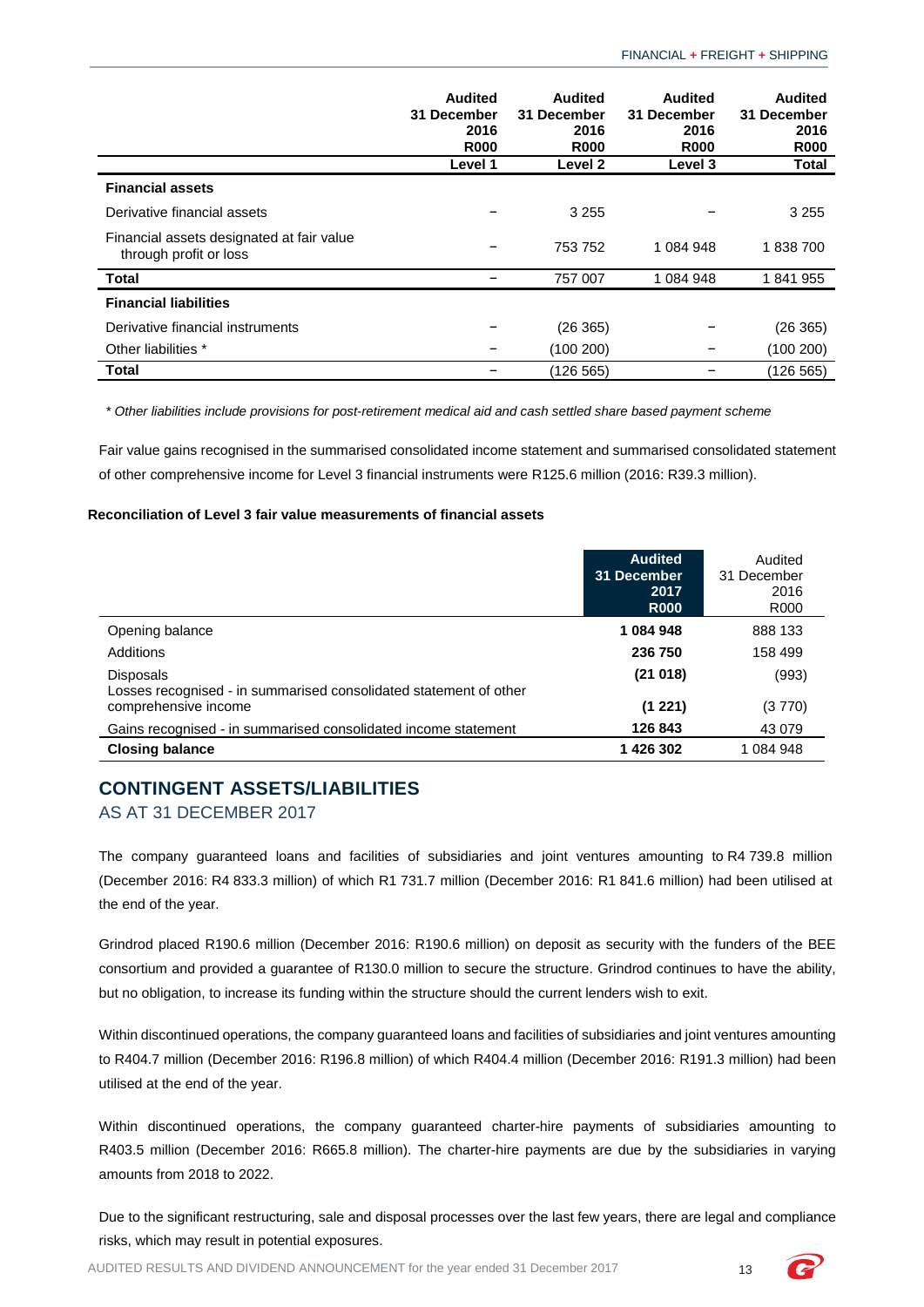## <span id="page-15-0"></span>**BUSINESS REVIEW**

The Grindrod vision is to create sustainable returns and long-term value for its stakeholders. During the past few years, a prolonged period of low commodity demand and excess capacity has impacted the achievement of Freight businesses and Shipping targets. This required significant restructuring and the closure or sale of a number of Freight operations.

In the second half of 2016, markets started to turn. Dry-bulk shipping rates and terminal utilisation improved, translating into improved earnings in 2017.

## **Continuing operations**

The continuing businesses, comprising Maputo Port and Terminals, Logistics, Marine Fuels and Agricultural Logistics, and Financial Services, posted headline earnings of R570.8 million, a marked improvement of R208.8 million achieved in 2016.

#### **Maputo Port and Terminals**

Maputo Port volumes increased to 18.2 million tonnes and the main driver being the completion of the 75-km access channel dredge project which opened the port to, fully laden post panamax vessels. Work on improving berth accessibility and loading turnaround is continuing.

Terminals utilisation increased by 22 per cent to 10.2 million tonnes (2016: 8.4 million tonnes). The Matola Terminal was the first Maputo Port sub-concessionaire to gear its facilities to service post panamax vessels through its berth rehabilitation and quay offset project, and upgrade its ship loaders to improve coal and magnetite loading times. For 2018, over 80 per cent terminal utilisation capacity has been contracted.

The BOOT agreement with TNPA was signed in April 2017, and the Oiltanking Grindrod Calulo joint-venture board agreed to initiate the Ngqura Liquid Bulk Terminal project, a concession from ports operator TNPA. Engagement with stakeholders in the initial phase of this project is progressing.

#### **Logistics**

Logistics returned to profit following consolidation and restructuring initiatives implemented in 2016 and 2017.

During the year, preparation to execute a long-term pit-to-port logistics contract for Syrah Resources in Mozambique commenced. The contract positions Grindrod as a key player in the region of Nacala, a growing port hub 500 km from Balama.

The carrier transportation businesses remained under pressure due to minimal growth in the new-vehicle sales as well as the impact of the Durban-Heidelberg petroleum pipeline ramping capacity during the year.

Strong competition in the ships agency, and clearing and forwarding markets continued to impact the agency business results. Röhlig-Grindrod moved from its four Johannesburg facilities into its new and modern 21 000m<sup>2</sup> warehouse during the year.

Continuing Rail businesses, comprising management and operational services for customers on the north-south corridor, continues to improve off a low base.

The OACL coastal shipping service, once again, reported solid results.

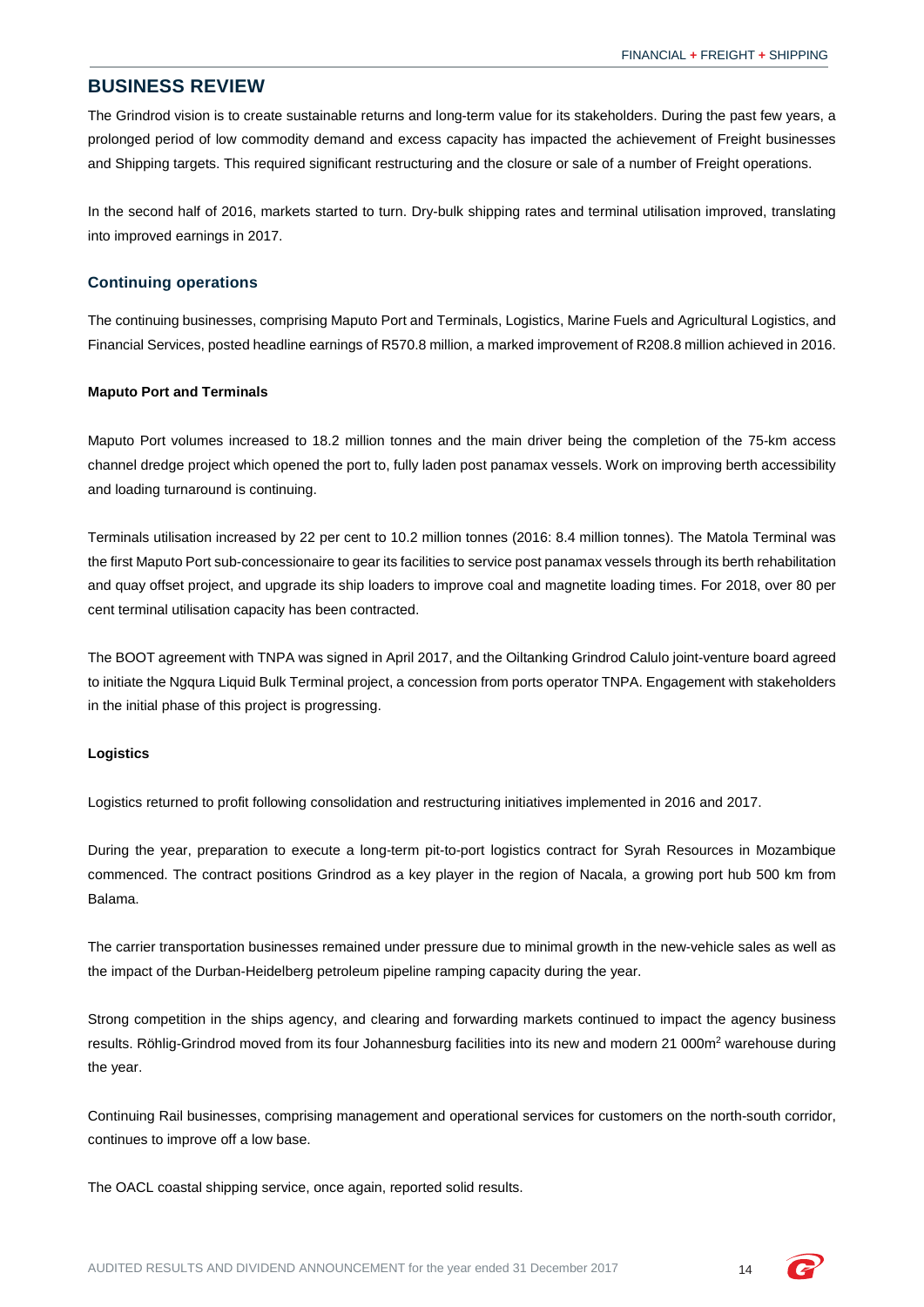#### **Marine Fuels and Agricultural Logistics**

Improvements in agricultural yields saw the agricultural businesses return to profit following the adverse effect of the drought in 2016, while marine fuels supplier Cockett Marine Oil returned to profit as the bunker fuels market recovered.

#### **Financial Services**

Financial Services reported solid results, and businesses performed above expectation. The business continued to grow profitability despite negativity in markets due to political turmoil, credit-rating down-grades and pressure on corporate earnings.

Investment banking activities recorded solid growth in the UK property portfolio. Bridge Fund Managers and CoreShares, the two entities through which the asset-management business is conducted, continued to grow.

The retail division within Grindrod Bank focused on ensuring continuity in the on-time distribution of social-grant payments to ten million card holders following the extension of the contract with Cash Paymasters Services by the Constitutional Court to give SASSA opportunity to negotiate a new dispensation.

The division remains focused on positioning itself to expand its service offering and optimise value within its areas of business. This includes investigating ways in which further value can be created by introducing BEE shareholding, in order to propel Financial Services to the next level of growth.

#### **Discontinued operations**

The discontinued businesses comprise the Shipping division to be listed and the Locomotive Leasing and Assembly businesses.

#### **Shipping**

The change in the business cycle provided the stimulus for implementing the board-approved strategy to unlock shareholder value. In August 2017, the board decided to investigate the Spin-off of the Shipping division as a separately listed entity. The business had remained sustainable during a prolonged period of adverse conditions which saw the failure of several of its peers. This process is well progressed and engagement with shareholders will follow in due course. As a consequence, and ahead of the separate listing, specific ships and goodwill of R620 million have been impaired. On listing in 2018, shareholders will benefit from the release of the significant foreign-currency translation gain.

The Shipping division benefited from the rising dry-bulk rates and narrowed its headline loss for the year to R202.6 million from R569.6 million in 2016.

The division continued to outperform major rates indices through application of its intellectual capital. This, and its fleet renewal strategy to invest in modern vessels built by reputable shipbuilders, positions the business to remain in the global lower cost quartile. It is expected that the listing on an international stock exchange amongst peer groups will optimise the perception of the value of this well-managed shipping business serving blue-chip clients.

### **Rail Leasing and Assembly**

The rail-leasing businesses are held for sale and are carried at management's best estimate of the proceeds to be received. The rail-assembly businesses have been substantially closed.

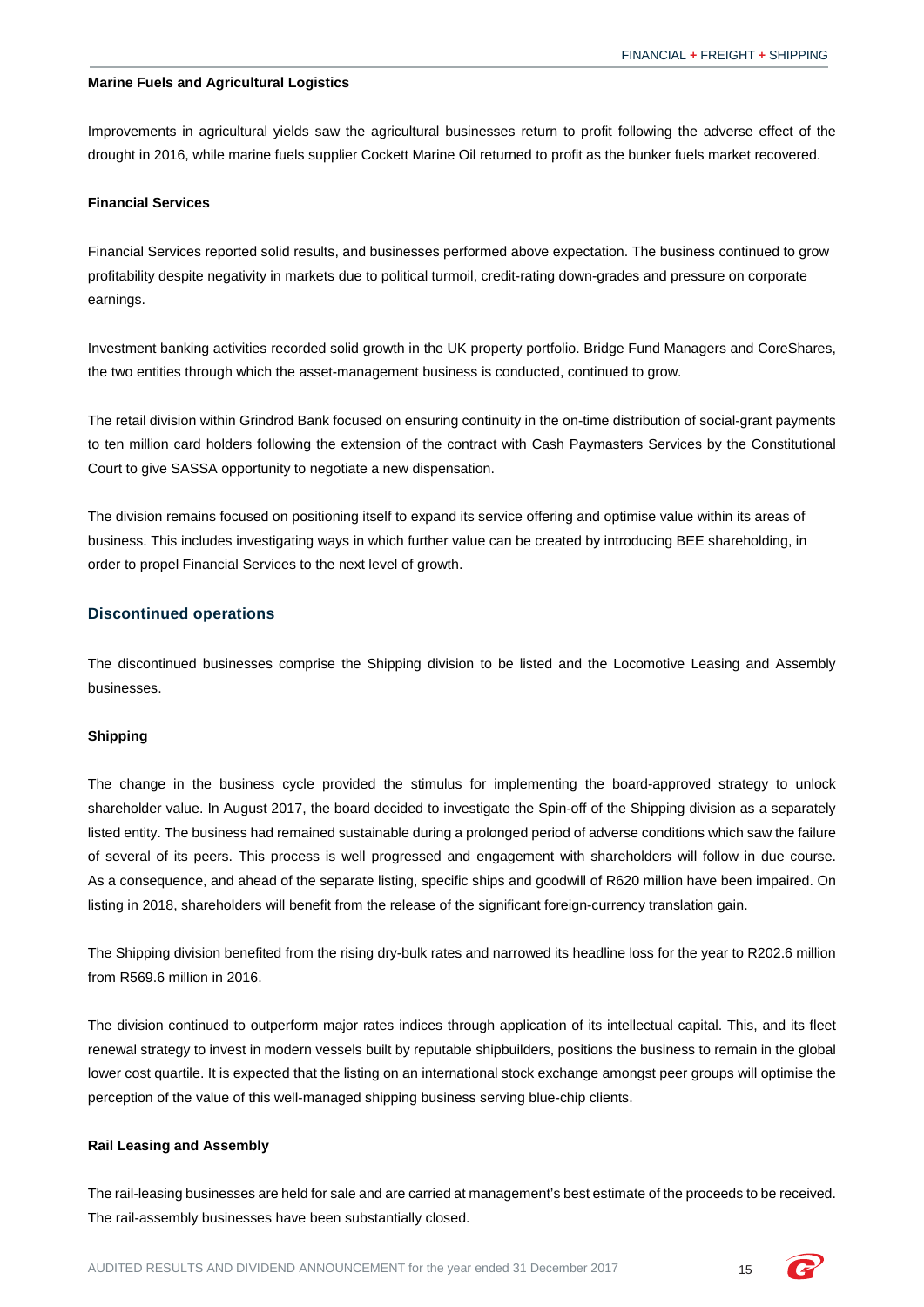| <b>Capital expenditure</b>                        |       | <b>Capital commitments</b> |      | <b>Split as follows</b> |              |                                   |                                   |
|---------------------------------------------------|-------|----------------------------|------|-------------------------|--------------|-----------------------------------|-----------------------------------|
| R million                                         | 2017* | 2018                       | 2019 | $2020+$                 | <b>Total</b> | <b>Approved not</b><br>contracted | <b>Approved and</b><br>contracted |
| <b>Continuing operations</b>                      | 469   | 329                        | -    |                         | 329          |                                   | 329                               |
| <b>Port and Terminals</b>                         | 165   | 19                         |      |                         | 19           |                                   | 19                                |
| Logistics                                         | 295   | 310                        |      |                         | 310          |                                   | 310                               |
| <b>Financial Services</b>                         | 8     |                            |      |                         |              |                                   |                                   |
| Marine Fuels and<br><b>Agricultural Logistics</b> |       |                            |      |                         | -            |                                   |                                   |
| <b>Discontinued operations</b>                    | 189   |                            |      |                         | -            |                                   |                                   |
| Rail assembly and leasing                         | 34    |                            |      |                         | -            |                                   |                                   |
| Dry bulk                                          | 111   |                            |      |                         |              |                                   |                                   |
| <b>Tankers</b>                                    | 44    |                            |      |                         | -            |                                   |                                   |
|                                                   |       |                            |      |                         |              |                                   |                                   |
|                                                   | 658   | 329                        | -    |                         | 329          |                                   | 329                               |
| Split as follows:                                 |       |                            |      |                         |              |                                   |                                   |
| <b>Subsidiaries</b>                               | 389   | 311                        |      |                         | 311          |                                   | 311                               |
| Joint venture                                     | 269   | 18                         |      |                         | 18           |                                   | 18                                |

## **CAPITAL EXPENDITURE AND COMMITMENTS**

\* *Capital expenditure includes expenditure of R87.4 million relating to instalment sale arrangements to acquire trucks*

Total capital and investment expenditure was R658.0 million (2016: R1 128.0 million), of which 55 per cent was expansionary and the balance maintenance or replacement capital expenditure. The capital expenditure mainly comprised payments on the final payment on the acquisition of a dry-bulk ship, berth deepening and expenditure in Nacala.

## **CASH FLOW AND BORROWINGS**

The financial position reflects net debt of R6.7 million (2016: R372.6 million). The group generated operating profit before working capital cash flows of R461.6 million (2016: R426.0 million) during the year. Working capital contributed to a net inflow of R97.6 million (2016: R65.7 million net inflow).

## **STATEMENTS OF FINANCIAL POSITION**

With total assets of R34 949.0 million (2016: R36 179.2 million) and no gearing, the group's financial position remains strong. Book net asset value per share is 1 790 cents (2016: 2 007 cents).

Shareholders' equity decreased to R14 152.8 million (2016: R15 752.4 million) mainly as a result of the strengthening year-end South African rand and current year losses. The decrease of R797.4 million to the foreign currency translation reserve was due to the strengthening of the rand/US dollar exchange rate from R13.69/US\$ to R12.39/US\$.

Ordinary shares in issue remained unchanged at 762 553 314 shares.

The Shipping business to be separately listed and the Rail leasing businesses are classified as held for sale.

## **BASIS OF PREPARATION**

The audited summarised consolidated financial statements have been prepared in accordance with the Framework concepts, recognition and measurement criteria of International Financial Reporting Standards (IFRS) and the SAICA Financial Reporting Guides as issued by the Accounting Practices Committee and Financial Reporting Pronouncements as issued by the Financial Reporting Standards Council and also as a minimum contain information required by IAS 34-Interim Financial Reporting and comply with the Listings Requirements of the Johannesburg Stock Exchange Limited applicable to provisional reports and the Companies Act of South Africa requirements applicable to summarised financial statements.

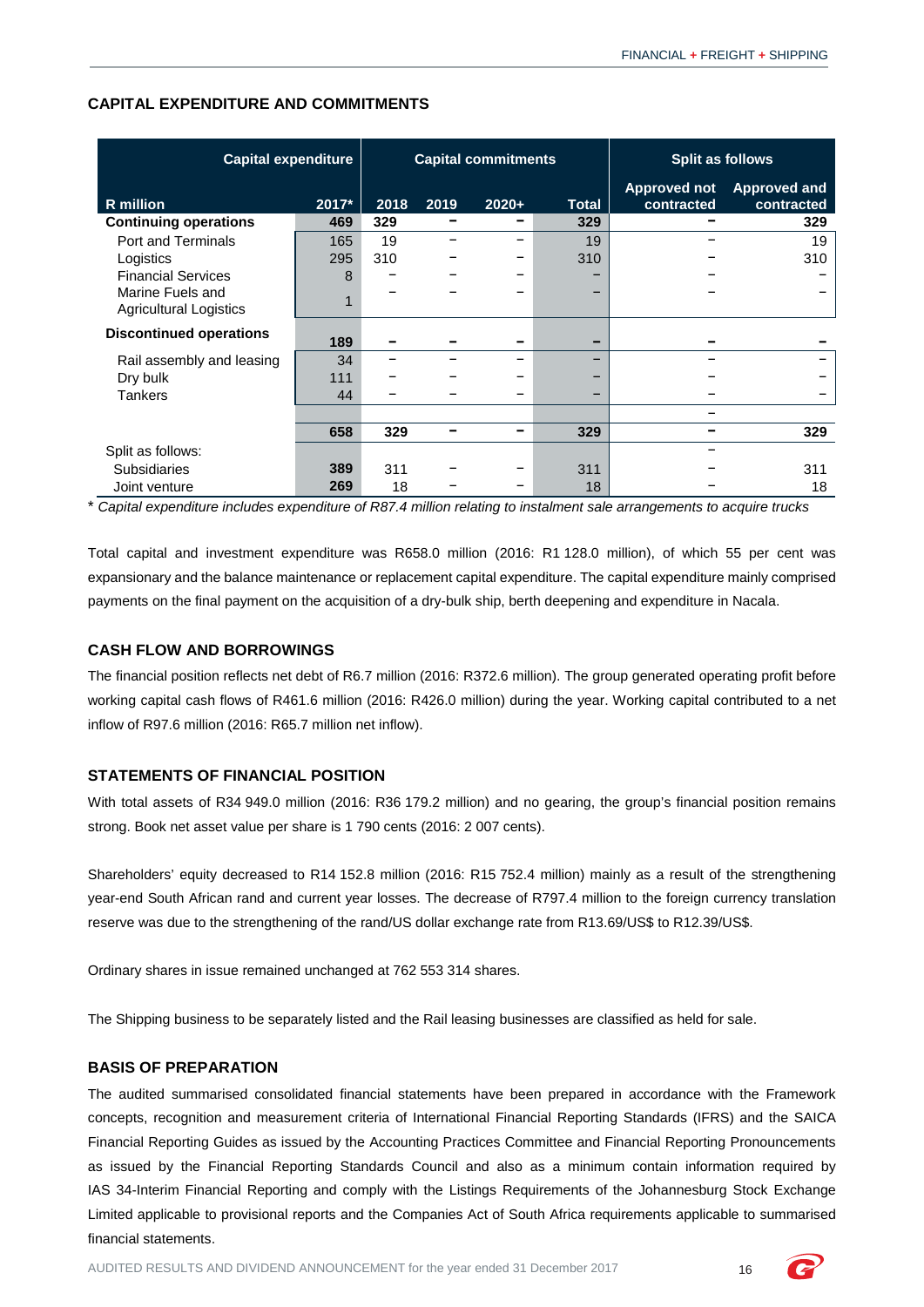The provisional accounting relating to the fair value on acquisition of a prior year business combination has been completed. Consequently the comparative figures have been adjusted retrospectively. The effect of the adjustment resulted in an increase in the value of leasehold land and buildings, intangible assets and related deferred tax liability offset by a decrease in goodwill.

In the prior year, ships held for sale was incorrectly disclosed as held for sale assets under inventory instead of remaining in ships, property, terminals, machinery, vehicles and equipment. This prior period error was due to an incorrect interpretation on the treatment of a change in intention relating to dual purpose assets under IAS 16 Property, plant and equipment. The effect of the adjustment resulted in an increase in the value of ships offset by a decrease in inventory. There is no impact on profit or loss.

As a result of the decision to separately list the Group's Shipping business and the decision to exit the Rail operations, the Group's prior year summarised consolidated income statement and summarised segmental analysis have been re-presented to take into account the requirements of IFRS 5 Non-current assets held for sale and discontinued operations. The Group's summarised consolidated statement of other comprehensive income, summarised consolidated statement of financial position and summarised consolidated statement of changes in equity are not required to be re-presented.

The full consolidated annual financial statements from which these summarised consolidated financial statements were derived are available at the company's registered office.

These summarised consolidated financial statements and the full set of consolidated financial statements have been prepared under the supervision of AG Waller, CA (SA) and were approved by the board of directors on 23 March 2018.

## **ACCOUNTING POLICIES**

The accounting policies applied in the preparation of the full consolidated financial statements from which the summarised consolidated financial statements were derived are in terms of IFRS and are consistent with those of the previous full consolidated financial statements.

#### **AUDIT OPINION**

These summarised consolidated financial statements for the year ended 31 December 2017 have been audited by Deloitte & Touche, who expressed an unmodified opinion thereon. The auditor also expressed an unmodified opinion on the full consolidated financial statements for the year ended 31 December 2017 from which these summarised consolidated financial statements were derived. The copies of the auditor's report on the summarised consolidated financial statements on the full consolidated financial statements are available for inspection at the company's registered office, together with the financial statements identified in the respective auditor's reports.

Deloitte & Touche has not audited future financial performance and expectations expressed by the directors included in the commentary in the summarised consolidated financial statements and accordingly do not express an opinion thereon. The auditor's report does not necessarily report on all of the information contained in the summarised consolidated financial statements. Shareholders are therefore advised that in order to obtain a full understanding of the nature of the auditor's engagement, they should obtain a copy of the auditor's report together with the accompanying financial information from the issuer's registered office.

## **POST BALANCE SHEET EVENTS**

There are no material post balance sheet events to report, except for the impact of the separate listing of the shipping business.

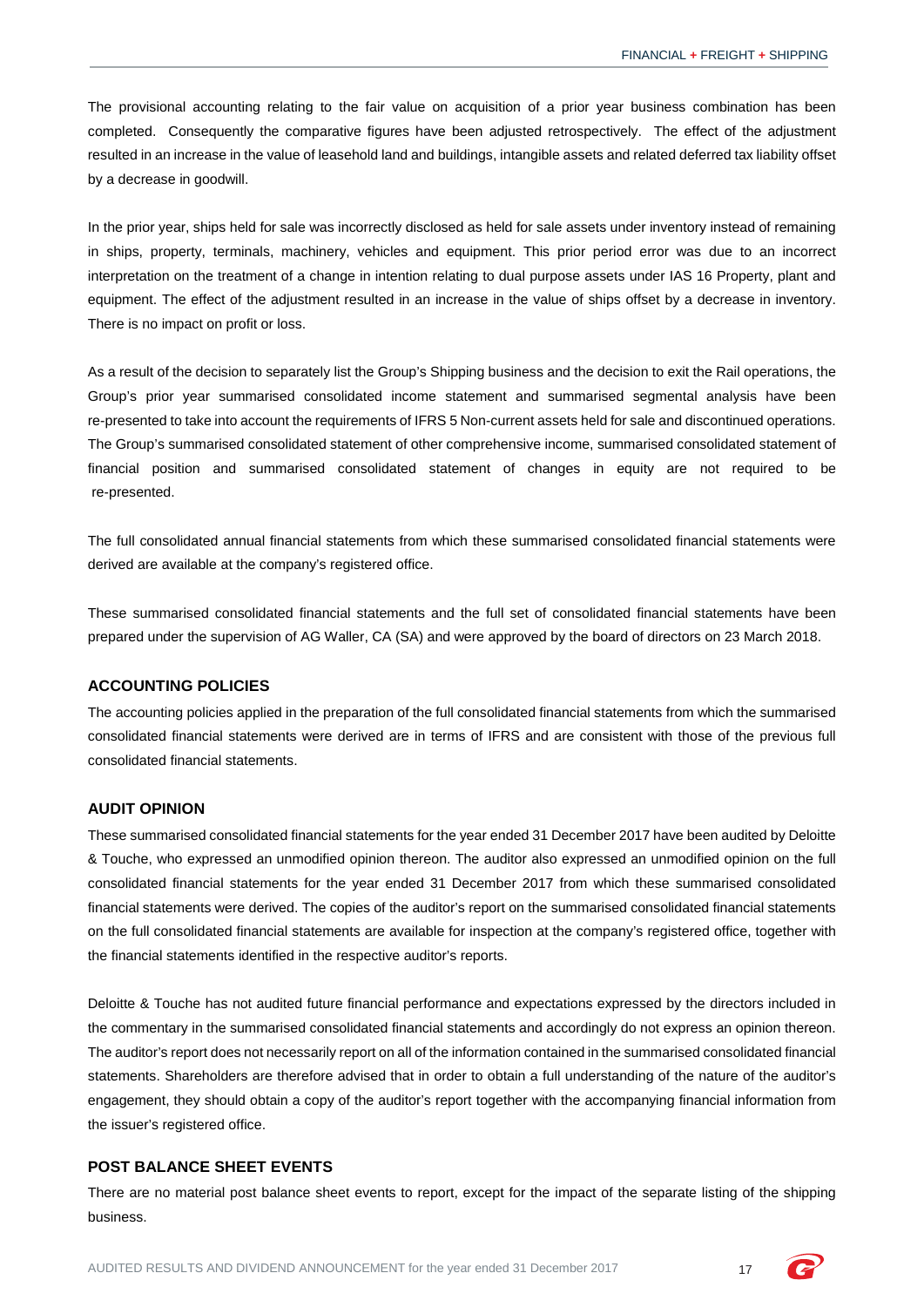## **VOTE OF THANKS**

The contributions of the board and executive management are integral to the implementation of Grindrod's strategies, which is why the board decided on an interim arrangement when the CEO retired during 2017. I thank the board for its trust in electing me to oversee the period of transition as Executive Chairman. Nkululeko Sowazi was appointed a lead independent director to maintain the balance between executive and independent directors and I thank him for his support.

Alan Olivier retired after serving as CEO for eleven years and contributing to Grindrod's growth and success over three decades. We thank him for his dedication to the company.

## **PROSPECTS**

Global markets continue to show signs of improvement and its businesses are set to benefit in coming years from the foundation that has been laid to optimise value creation. The strategy to unlock value should be largely completed in the second half of 2018.

**NL Sowazi MJ Hankinson** Lead independent non-executive director **Executive Chairman**<br>23 March 2018 2018

23 March 2018